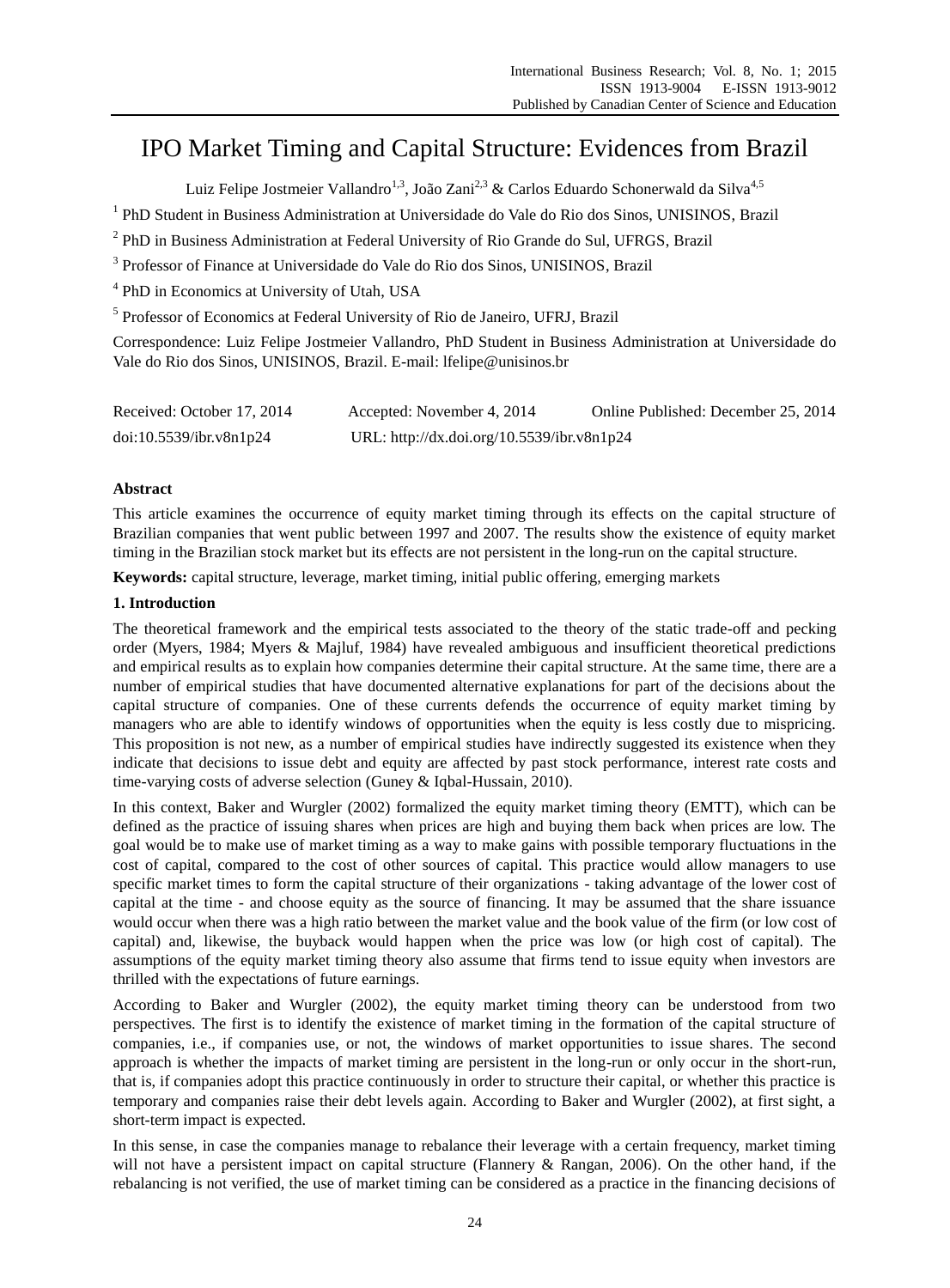the firm. The issuance of shares in this case would be the result of constant attempts to find the right market time for these new issuances.

Based on these assumptions, the focus of this work fell on both the empirical verification of the existence of market timing in the short-run, as well as on its long-term persistence in the formation of the capital structure of the Brazilian companies that held initial public offering (IPO) in the Securities, Commodities and Futures Exchange from Sao Paulo (BM&F Bovespa) between 1997 and 2007.

In order to enable the research, the work adapted the main tests used by Baker and Wurgler (2002). As dependent variables, book leverage and market leverage were used. The independent variables used were the two measures of market-to-book (MB), the same used by Baker and Wurgler (2002) and later by Alti (2006) and Hovakimian (2006) to determine the company's value.

The main findings indicate that the companies that went public during this period used windows of opportunities to raise funds to finance their projects through the issuance of equity, taking advantage of the low cost of this source of capital. In this sense, there was evidence of the existence of equity market timing in the short-run. However, their long-run effects were not sustained, which opposes the results obtained by Baker and Wurgler (2002) for the US market, but maintains correspondence with the results reported for the UK market (Guney & Iqbal-Hussain, 2010), the Netherlands (De Bie & De Haan, 2007) and Brazil (Rossi Júnior & Marotta, 2010; Rossi Júnior & Céspedes, 2008).

The paper is organized as follows. Section 2 presents a summary of the main studies published about the theory of equity market timing. In section 3, we present the methodology developed for the empirical research. Section 4 discusses the main results, and Section 5 presents the conclusions.

## **2. Empirical Evidence on Equity Market Timing**

It can be considered that the work of Baker and Wurgler (2002) was the starting point of the investigations about the theory of equity market timing on the capital structure of companies. These authors suggest that rational managers are able to take advantage of irrational investors by identifying windows of opportunities to issue and repurchase shares on favorable terms to the current shareholders due to the lower cost of equity as a result of market mispricing. Baker and Wurgler (2002) tested the theory for a set of 2,839 companies that went public in the United States between the years 1968 and 1999, noting that the fluctuations of the MB had long-term effects on corporate leverage. The evidence indicated that this is an important element in the financing decisions of the company. The results were consistent with the hypothesis that market timing has a large and persistent impact on capital structure.

The main finding of these authors was that companies with low leverage were those that raised funds when the MB ratio was high, while companies with high leverage were those that raised funds when their market value was low. The influence of past market values in the capital structure was significant and allowed them to state that companies take the windows of opportunities in the capital market to issue or buy back shares and that the effects of this strategy are persistent in the long-run.

Different empirical studies have found support for the hypothesis of market timing in the formation of the capital structure of companies. However, evidence has been ambiguous as to the existence of long-run impact of market timing on capital structure (Guney & Iqbal-Hussain, 2010). Among the main empirical approaches are the works of Huang and Ritter (2005), Elliott, Koëter-Kant and Warr (2007), Alti (2006), Hovakimian (2006), De Bie and De Haan (2007) and Guney and Iqbal-Hussain (2010).

Huang and Ritter (2005) examined the patterns of external financing of American companies in the period 1964-2001, comparing the theories of static tradeoff and pecking order in relation to market timing. The results indicated that American businesses finance their deficit of funds at much higher proportions through the issuance of shares when the cost of capital is low, in relation to other sources. Decisions regarding the issuance of equity have a prolonged effect on the capital structure, even if controlled by other determinants and if the time adjustment toward the target leverage is slow. The results were consistent with the theory of market timing.

As an alternative way to analyze the impact of market timing on the financing decisions of companies, Elliott, Koëter-Kant and Warr (2007) criticized the use of MB and developed an evaluation model based on the residual income to decompose the MB. The authors argue that their method provides a better measurement because it avoids the many interpretation problems contained in MB, such as growth opportunities, information asymmetry and mispricing. Based on this method, they found a strong positive relationship between the level of overvaluation of companies and the proportion of foreign financing of the deficit of funds that happened due to the issuance of equity, consistent with the theory of market timing.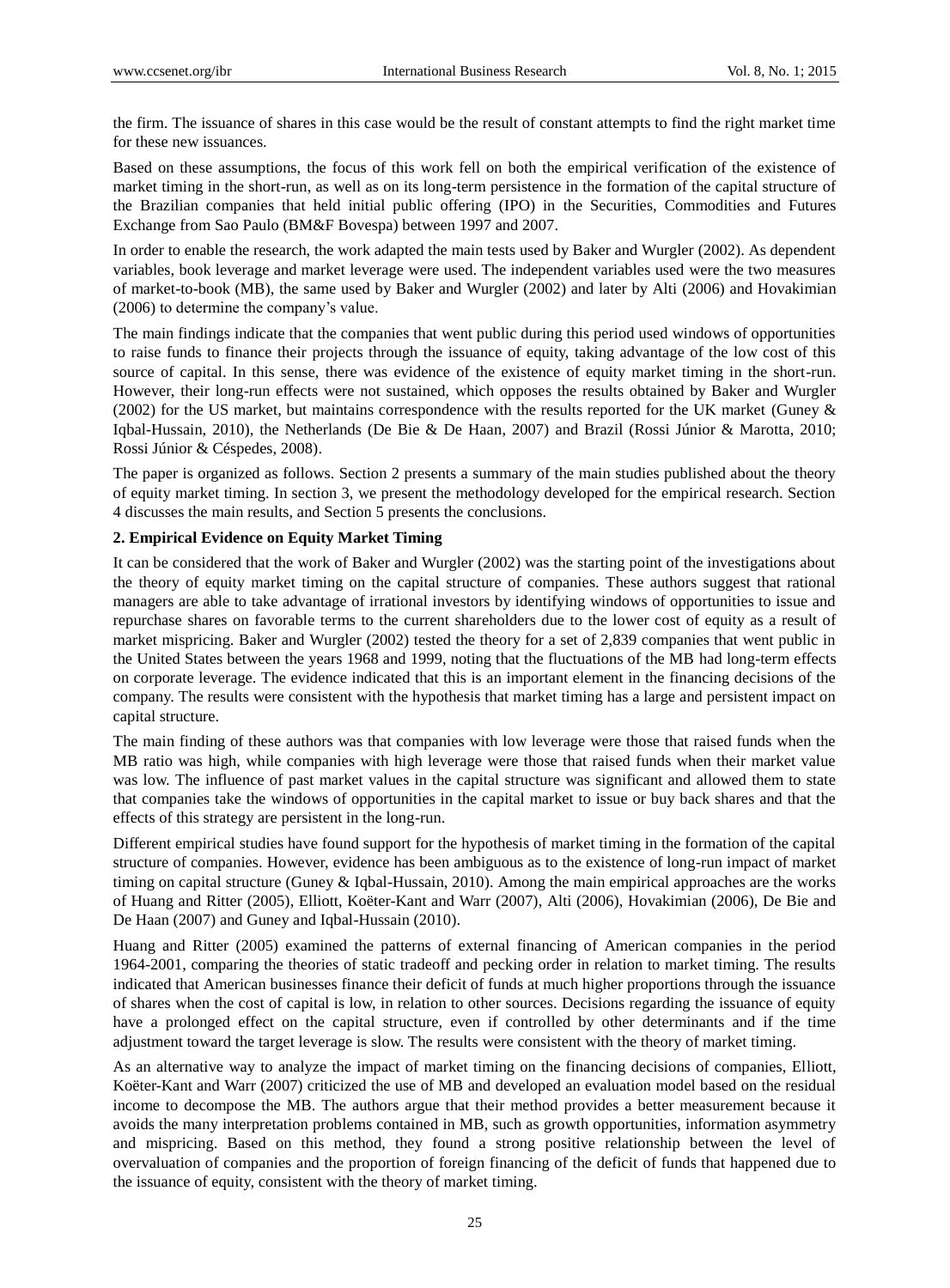Alti (2006) conducted a study on the US market between 1971 and 1999 to investigate how market timing affects the capital structure based on a single financing event, the initial public offering. The author used almost the same database of Baker and Wurgler (2002), but separated the IPOs in periods of issuance when the market was hot (hot-market) and periods when the market was cold (cold-market). The results confirm that companies issue higher volumes of shares when the market is hot. On the other hand, it was found that after the IPO, companies that went public in the hot-market had higher debt ratios than those that did it in the cold-market, demonstrating that market timing does not persist in the long-run. The results of the research also show that the effect of market timing lasts only two years. After this period, companies rebalance debt levels to previous levels.

Notwithstanding, Hovakimian (2006) did not find persistence in the long-run to the effects of market timing on the capital structure of US companies. The author surveyed a sample of firms between 1983 and 2002, noting that the effects on equity issuance are minor and transient. This implies that opportune moments for stock transactions would not be responsible for the long-term impacts of the MB on leverage.

De Bie and De Haan (2007), using a sample of Dutch companies that went public between 1983 and 1997 and Guney and Iqbal-Hussain (2010), using a sample of UK companies between 1979 and 2008, found support for the existence of IPO market timing, but the market timing showed no persisting effects on the capital structure of the companies in both countries.

In emerging capital markets such as in Brazil, studies that relate equity market timing and capital structure are incipient.

Basso, Mendes and Kayo (2009) tested the theory of market timing based on the assumptions of Baker and Wurgler (2002) for a sample of 50 companies that went public in the Brazilian market between 1996 and 2002. The results did not support the existence of market timing in Brazil. The main finding was that the leverage of the companies decreases in the first year after the IPO, but, in sequence, increases again, which goes against the theory. Additionally, no statistical significance was found for the variables MB, asset tangibility, profitability and company size, to explain the leverage of the public companies in Brazil.

Rossi Junior and Céspedes (2008) conducted a study for the Brazilian capital market from a sample of all Brazilian companies listed in BM&F Bovespa between 1996 and 2006. The work focused on the first approach of the theory, which is only to verify the existence of market timing, but not its relative persistence in the long run. Based on this purpose, the authors found evidence of the presence of market timing in the Brazilian stock market.

Recently, Rossi Junior and Marotta (2010) analyzed the behavior of the Brazilian companies that made IPO between 2004 and 2007. Following the criteria established by Alti (2006), the offerings were separated between hot-market and cold-market. The main findings suggest that companies adopt the strategy of market timing, issuing a higher volume of equity during the hot-market but the effects are not persistent and companies return to raise their debt levels in a period of less than two years after the IPO. The results have shown that the effects of the market timing strategy are limited to the short-run.

## **3. Methodology**

## *3.1 Hypotheses*

In order to conduct further studies to verify the occurrence of equity market timing in the Brazilian capital market, the following research hypotheses were established:

H0: There is no occurrence of equity market timing in the determination of the capital structure of companies in Brazil.

H1: There is occurrence of equity market timing in the determination of the capital structure of companies in Brazil.

H2: There is occurrence of equity market timing in the determination of the capital structure of the companies in Brazil in the short-run but it does not persist in the long-run.

H3: There is occurrence of equity market timing in the determination of the capital structure of companies in Brazil in the short-run and it persists in the long-run.

## *3.2 Sample Composition*

The sample consisted of all IPOs conducted on the BM&F Bovespa and registered in the Securities and Exchange Commission (CVM) between 1997 and 2007, excluding the sectors of finance, insurance and funds,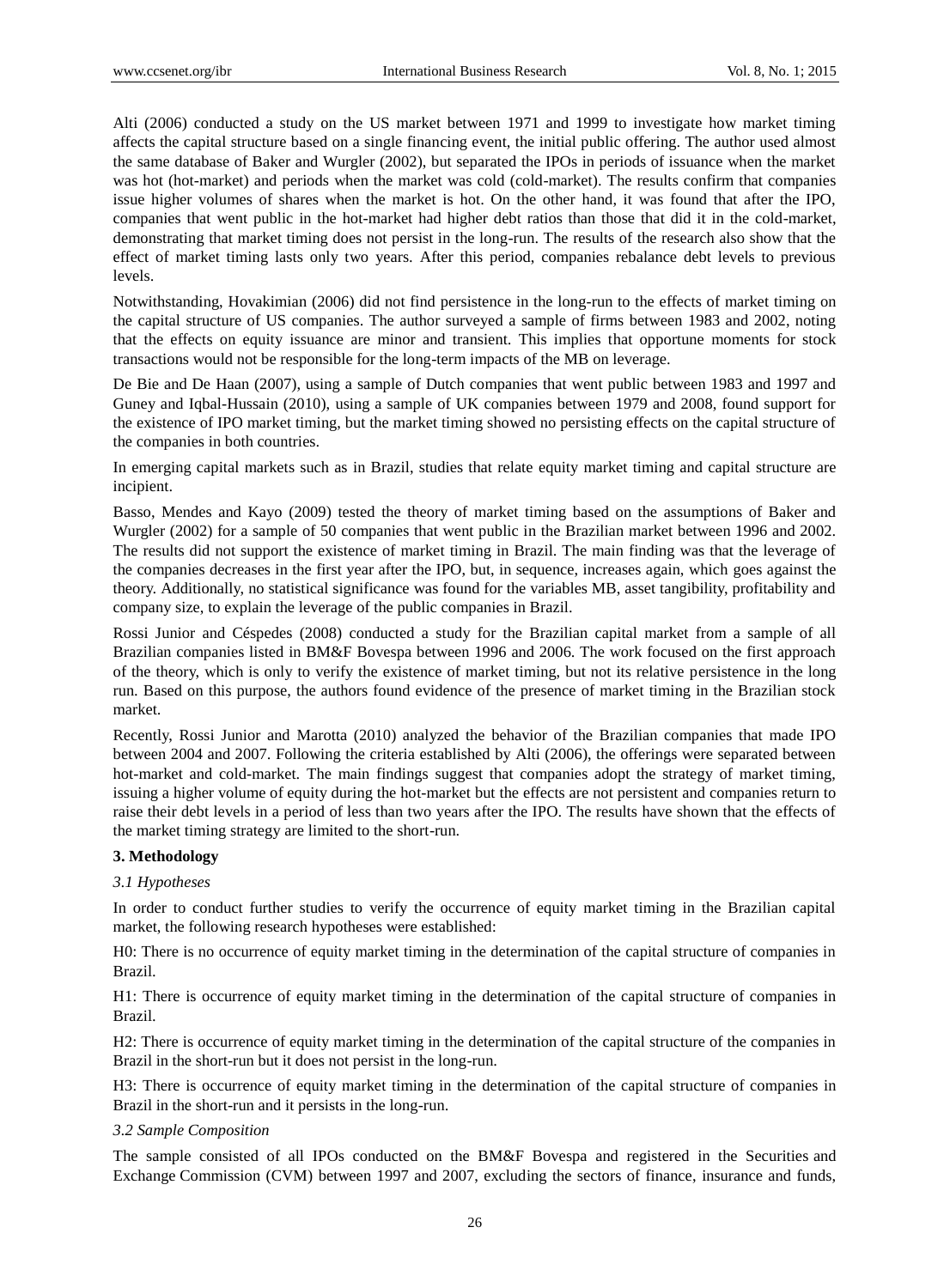due to their special characteristics of capital structure.

To the exclusion of companies in the sample, the same criteria of Baker and Wurgler (2002) were also adopted. In this context, companies in which the following conditions were identified, were not part of the final sample: (1) total assets less than R\$ 10 million; (2) belonging to the financial sectors, insurance and funds; (3) missing data on total assets in any year since the IPO until the moment the company went out of sample; (4) book leverage greater than 1, since leverage was limited between 0 and 100%, and (5) MB above 10 (only the company Lopes Brazil was excluded by this criterion, for presenting a MB of 44.8).

Accounting and market information were collected from the database of Economática. For the definition of the sample the same criteria defined by Baker and Wurgler (2002) were adopted: (1) public companies, listed in their respective capital markets, where it was possible to identify the date of the IPO and (2) established as the official criterion for the definition of the IPO date the first year in which data relative to the company's market values were reported in its database. The final sample consisted of 121 companies distributed according to Table 1:

| Table 1. Number of companies in subsamples by IPO-year |  |  |  |
|--------------------------------------------------------|--|--|--|
|--------------------------------------------------------|--|--|--|

|                 | IΡO | $IPO+1$ | $IPO+2$ | $IPO+3$ | $IPO+4$ | $IPO+5$ | $IPO+6$ | $IPO+7$ |
|-----------------|-----|---------|---------|---------|---------|---------|---------|---------|
| N. of Companies | 121 | 69      | 43      | 36      | 28      | 26      |         | ∸       |

From the definition of the sample, seven ranges were created for the subsamples, starting with IPO+1 and coming to a close in IPO+7. As the first range, the next full fiscal year after the year of the IPO was set up. As the second range, the second full fiscal year after the IPO, and then successively until IPO+7. As Baker and Wurgler (2002) explained, for the formation of each subsample (IPO+*n*), only companies that survived *n* years from the date of the IPO were included. The IPO range was used only in the summary statistics, since it was not possible to obtain data pre-IPO of a significant number of companies, which prevented the completion of the regressions that measured changes in leverage from year to year, starting from the pre-IPO period.

## *3.3 Description of Variables*

Table 2 presents the dependent, independent and control variables used in this work. The measures of book leverage and market leverage were the dependent variables of the model. However, we proceeded a separation between gross debt (D) and gross financial debt (FD) for both measures of leverage, which resulted in four dependent variables. This procedure was adopted because, especially in emerging markets such as the Brazilian, many companies, even public companies, may access funding in the form of trade credit as a way of structuring their capital. For this reason, we observed leverage by the total gross debt, formed by the sum of current and non-current liabilities, and by the total gross financial debt, formed only by costly debt (Note 1).

| Variables               | Abbreviation | Proxy                                                                                                                                                                                                                                                                                                 | Definition        |
|-------------------------|--------------|-------------------------------------------------------------------------------------------------------------------------------------------------------------------------------------------------------------------------------------------------------------------------------------------------------|-------------------|
| Dependent:              |              |                                                                                                                                                                                                                                                                                                       |                   |
|                         | Book Lev1    | <b>Total Gross Debt/Total Assets</b>                                                                                                                                                                                                                                                                  | D/A               |
| <b>Book Leverage</b>    | Book_Lev2    | <b>Total Gross Financial Debt/Total Assets</b>                                                                                                                                                                                                                                                        | FD/A              |
|                         | Market_Lev1  | Total Gross Debt/Total Assets - Book Equity + Market<br>Equity                                                                                                                                                                                                                                        | $D/(A - BE + ME)$ |
| Market Leverage         | Market Lev2  | Total Gross Financial debt/Total Gross Financial debt +<br>Market Equity                                                                                                                                                                                                                              | $FD/(FD + ME)$    |
| Independent:            |              |                                                                                                                                                                                                                                                                                                       |                   |
| Market-to-book          | MВ           | Total Assets - Book Equity + Market Equity/Total Assets                                                                                                                                                                                                                                               | $(A - BE + ME)/A$ |
| Market-to-book<br>efwal | MBefwa1      | Net Equity Issues (es) + Net Gross Debt Issues (ds)/ $\sum$ Net $\sum_{s=0}^{t-1} \frac{e_s + d_s}{\sum_{r=1}^{t-1} e_r + d_r} \cdot \left(\frac{M}{B}\right)_s$<br>Equity Issues (er) + $\sum$ Net Gross Debt Issues (dr) $X \, MBs$ $\sum_{s=0}^{t-1} \frac{e_s + d_s}{\sum_{r=0}^{t-1} e_r + d_r}$ | $r = 0$           |

#### Table 2. Description of variables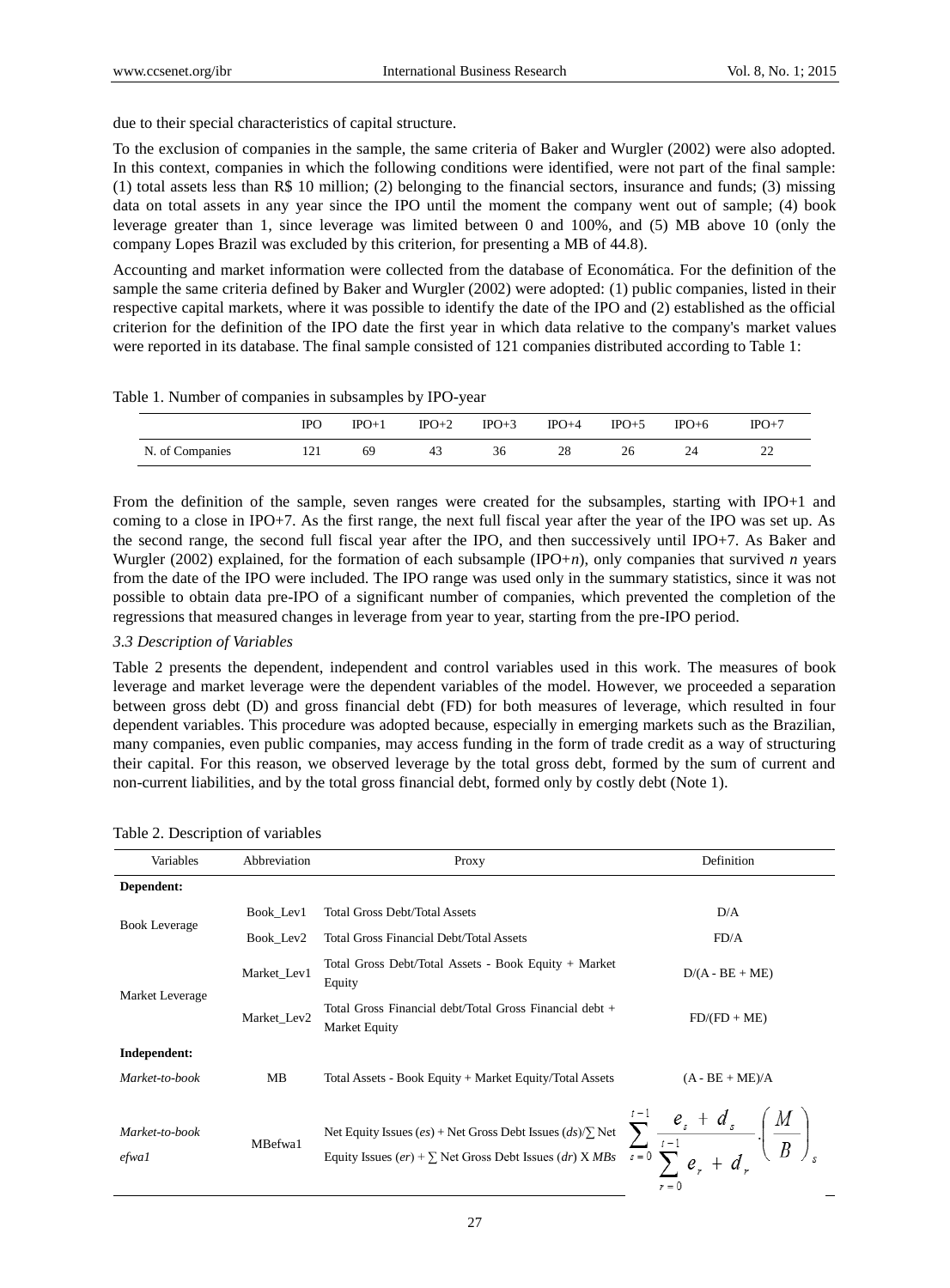| Market-to-book<br>$e$ fwa $2$ | MBefwa2                | Net Equity Issues $(es)$ + Net Gross Financial Debt Issues<br>$(ds)/\sum$ Net Equity Issues $(er) + \sum$ Net Gross Financial<br>Debt Issues $(dr)$ X <i>MBs</i> | $\sum_{s=0}^{t-1} \frac{e_s + fd_s}{\sum e_r + fd_r} \left(\frac{M}{B}\right)_s$<br>$r = 0$ |
|-------------------------------|------------------------|------------------------------------------------------------------------------------------------------------------------------------------------------------------|---------------------------------------------------------------------------------------------|
| Control:                      |                        |                                                                                                                                                                  |                                                                                             |
| Tangibility                   | Tang                   | <b>Fixed Assets/Total Assets</b>                                                                                                                                 | FA/A                                                                                        |
| Profitability                 | Prof                   | Earnings Before Interest, Taxes, Depreciation and<br><b>Amortization/Total Assets</b>                                                                            | EBITDA/A                                                                                    |
| Size                          | Size                   | Log of Net Sales                                                                                                                                                 | Log(S)                                                                                      |
| <b>Alternative Control:</b>   |                        |                                                                                                                                                                  |                                                                                             |
| Economic growth               | Econ_Growth Log of GDP |                                                                                                                                                                  | log(GDP)                                                                                    |
| Real interest rate            | Interest               | Selic Rate (SELIC)/Extended Consumer Price Index<br>(IPCA)                                                                                                       | $ir = (1 + SELIC / 1 + IPCA)$                                                               |
| Exchange rate                 | Exch                   | Log of U.S. Dollars                                                                                                                                              | Log (USS)                                                                                   |
| Risk                          | Risk                   | <b>Standard Deviation of Profitability</b>                                                                                                                       | $\sigma$ (Prof)                                                                             |
| Liquidity                     | Liq                    | Current ratio                                                                                                                                                    | CL/NL                                                                                       |

The control variables used as determinants of leverage were the same as proposed by Rajan and Zingales (1995) and also applied by Baker and Wurgler (2002) in their model. Additionally, five other alternative control variables were tested as possible determinants of leverage, reported in Table 2.

Unlike the theories of static tradeoff and pecking order, that assume a positive or negative relationship between leverage and its main determinants, the theory of equity market timing does not necessarily establish a direct or inverse relationship of leverage by firms with the major determinants of capital structure.

By the theory of market timing, a change in leverage levels based on the equity issue strategy is used by companies when they realize the windows of opportunities in the stock market and not effectively for their characteristics of size, liquidity, risk, tangibility or profitability. However, according to the independent variables shown in Table 2, an inverse relationship between leverage and the measures of market-to-book is expected, since firms with a greater MB ratio tend to issue more shares in order to take advantage of the overvaluation of prices of these shares and the low cost equity funds, requiring less leverage, as the market timing theory predicts.

#### *3.4 Empirical Strategy*

The methodology of Baker and Wurgler (2002) for the empirical verification of the existence of market timing in the Brazilian market was adopted. The model applied aimed to verify whether the market conditions, measured by market-to-book, determine the annual change in the capital structure of companies. Four operational definitions of capital structure, two by accounting and two by market, were adopted, as described in Table 2. Other determinants of financial leverage documented in the literature were added as control variables. The basic model has the following specification:

$$
\Delta LEV_{it} = \beta_0 + \beta_1 MB_{i,t-1} + \beta_2 T ANG_{i,t-1} + \beta_3 PROF_{i,t-1} + \beta_4 SIZE_{i,t-1} + \beta_5 LEV_{i,t-1} + u_{it} \tag{1}
$$

Where the capital structure (ΔLEV) is the dependent variable, market-to-book (MB) the independent variable and tangibility (TANG), profitability (PROF), size (SIZE) and capital structure (LEV) (Note 2) the control variables. All explanatory variables were lagged in one period.

An extended model was used to capture the long-term effect of market timing on capital structure. The extension involved the inclusion of the variable "external finance weighted-average" market-to-book ratio (MBefwa) as an explanatory variable. The extended model had the following specification:

$$
\Delta LEV_{it} = \beta_0 + \beta_1 MB_{e f w a_{i,t-1}} + \beta_2 MB_{i,t-1} + \beta_3 T ANG_{i,t-1} + \beta_4 PROF_{i,t-1} + \beta_5 SIZE_{i,t-1} + \beta_6 LEV_{i,t-1} + u_{it} \quad (2)
$$

Baker and Wurgler (2002) formulated an alternative measure for the MB variable, they called it the external finance weighted average of the ratio between the market value and the book value (external finance weighted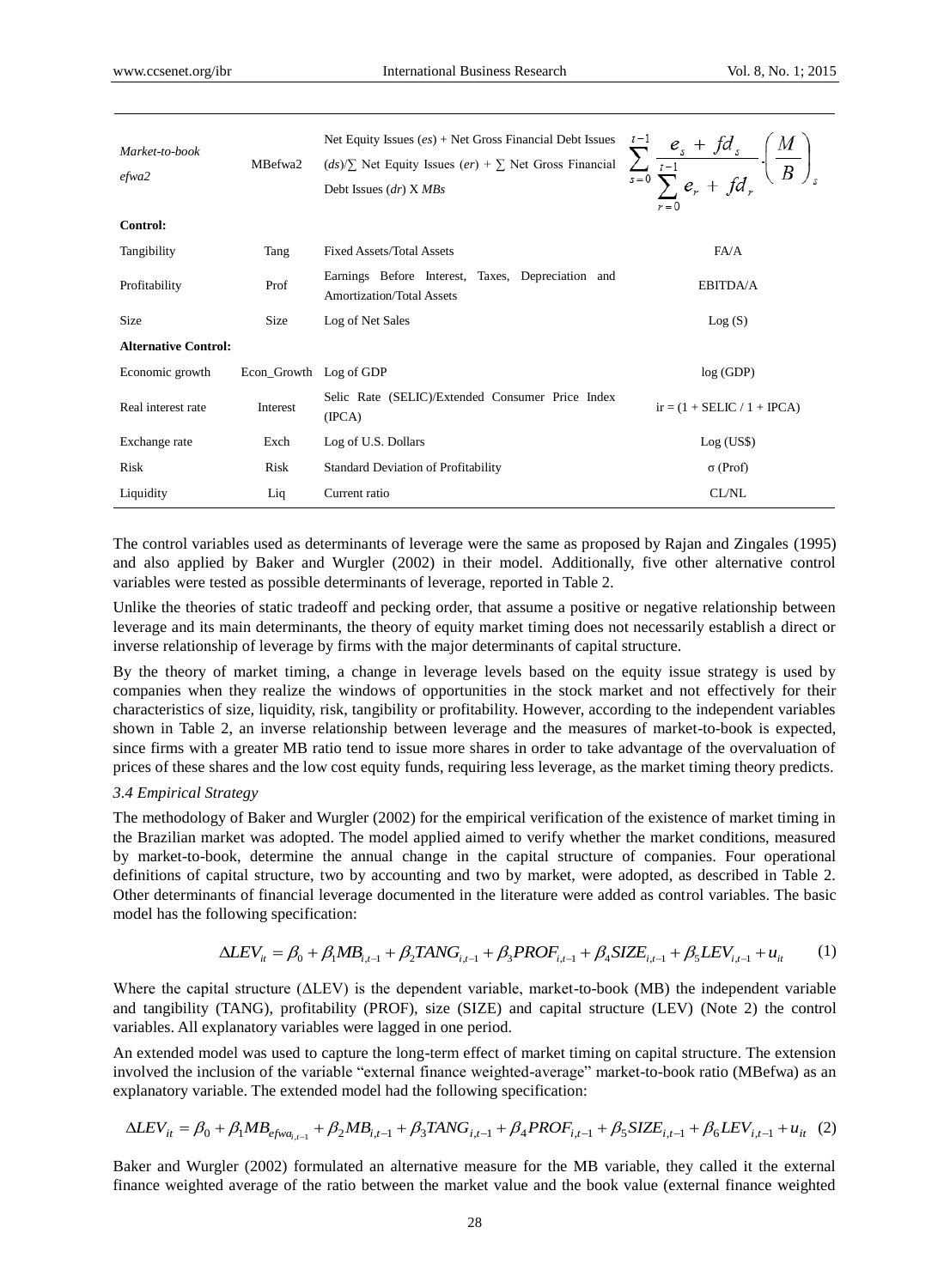average, market-to-book ratio - MBefwa). The model of Baker and Wurgler indicates that the MB ratio would affect the levels of leverage of companies at least in the short-run, due to net share issuance. However, the occurrence of equity market timing could be just a local opportunity, whose effect is quickly rebalanced. On the other hand, if managers do not rebalance leverage levels, market timing can have a persistent effect, and historical values will help to understand why the leverage levels differ from one company to another. Therefore, the main variable used by these authors was the external finance weighted average, market-to-book ratio (MBefwa).

Understanding independent variable MBefwa is extremely relevant to the achievement of the empirical tests that attempt to identify the effects of market timing in the long-run. For a company observed in the period t-1, MBefwa represents the weighted average of a number of past market-to-book ratio, starting with the first available observation in the sample (the IPO year) and ending in t-1. The weight for each year is formed by dividing the sum of external financing through issuance of shares and the debt in the respective year and the sum of external financing through equity issuances and the debt from the first year (1) until the year t-1. For the computation of this variable, the minimum weight is set to zero. If any company has presented negative values in any year, these take zero value. This allows the formation of a weighted average. In each event, a weight of zero means that the variable did not contain information on market values in that year.

The issuance of shares is expressed by *e* and debt issuance by *d*. The issuance of shares is given by the variation of equity minus the variation in retained earnings. The issuance of debt is given by the variation in debt. The criteria for establishing the debt are described in the first paragraph of subsection 3.3. Once the separation procedure between total gross debt and total financial gross debt was adopted, it was necessary to subdivide the independent variable MBefwa in two, resulting in MBefwa1 for the proxy that calculated the total gross issuance of debt and MBefwa2 for the proxy which calculated the issuance of the total gross financial debt.

To the regressions used in this work, econometric tests that enabled the correct estimation of the panels were applied.

To identify the model of estimating the panels, if by fixed effects (FE) or by random effects (RE), the Hausmann specification test was applied. For those regressions that indicated the use of RE as the best estimation model, the Breusch and Pagan (1980) test was additionally applied, which validated the use of the random effect for such regressions.

To identify the existence of autocorrelation, the tests from Bhargava, Franzini and Narendranathan (1982) and Baltagi and Wu (1999) were applied. For the detection of heteroskedasticity, the tests from White (1980) and Baltagi, Bresson and Pirotte (2006) were applied. The correction of the regressions, where there was the identification of autocorrelation and heteroskedasticity, was performed by applying the methods of Arellano (1987), Froot (1989) and Rogers (1993).

## **4. Results**

Table 3 presents the summary statistics of the capital structure of the firms that composed the sample. The averages and standard deviations for the four measures of leverage, for the explanatory variable MB and for the control variables tangibility, profitability and size are presented in it. The purpose of obtaining the averages and the standard deviations is to identify a first signaling of the existence of market timing in the formation of the capital structure of these companies.

|            |     | Book Lev1 |        | Book Lev2 Market Lev1 | Market Lev <sub>2</sub> | MB     | Tang   | Prof   | Size   |
|------------|-----|-----------|--------|-----------------------|-------------------------|--------|--------|--------|--------|
| Year       |     | Mean      | Mean   | Mean                  | Mean                    | Mean   | Mean   | Mean   | Mean   |
|            | N   | (S.D.)    | (S.D.) | (S.D.)                | (S.D.)                  | (S.D.) | (S.D.) | (S.D.) | (S.D.) |
| <b>IPO</b> | 121 | 0.49      | 0.24   | 0.39                  | 0.25                    | 1.63   | 0.53   | 0.13   | 13.74  |
|            |     | (0.20)    | (0.20) | (0.22)                | (0.20)                  | (1.11) | (0.26) | (0.10) | (1.97) |
|            | 69  | 0.50      | 0.26   | 0.41                  | 0.27                    | 1.55   | 0.56   | 0.14   | 13.85  |
| $IPO + 1$  |     | (0.20)    | (0.17) | (0.22)                | (0.21)                  | (1.09) | (0.24) | (0.10) | (2.02) |
|            | 43  | 0.52      | 0.27   | 0.44                  | 0.29                    | 1.41   | 0.60   | 0.15   | 14.05  |
| $IPO + 2$  |     | (0.20)    | (0.17) | (0.21)                | (0.21)                  | (1.03) | (0.22) | (0.10) | (1.99) |

Table 3. Summary statistics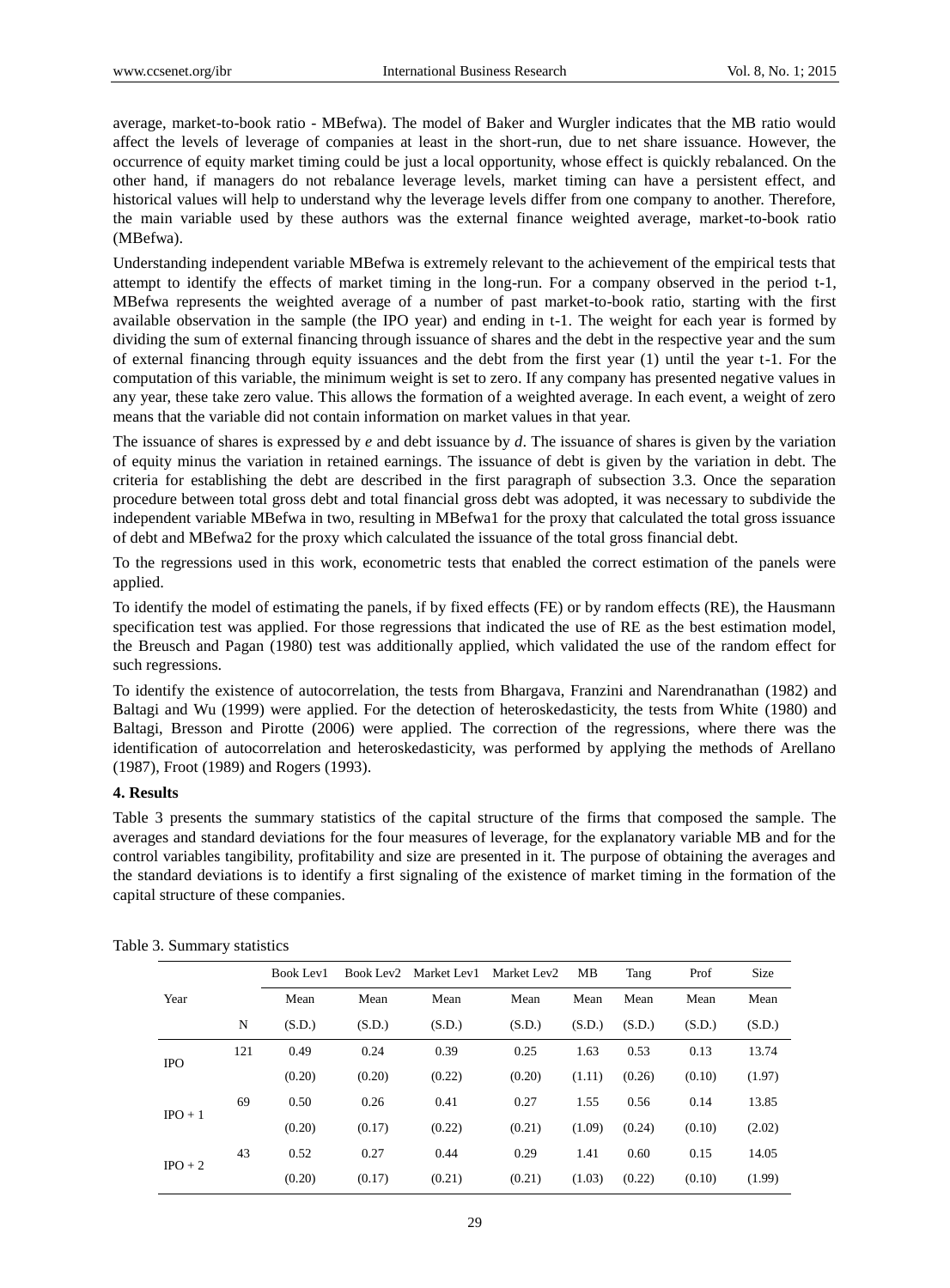| $IPO + 3$ | 36 | 0.52   | 0.27   | 0.45   | 0.30   | 1.37   | 0.60   | 0.15   | 14.06  |
|-----------|----|--------|--------|--------|--------|--------|--------|--------|--------|
|           |    | (0.20) | (0.17) | (0.21) | (0.21) | (1.03) | (0.21) | (0.10) | (2.02) |
| $IPO + 4$ | 28 | 0.50   | 0.27   | 0.46   | 0.32   | 1.17   | 0.64   | 0.15   | 14.02  |
|           |    | (0.20) | (0.17) | (0.20) | (0.21) | (0.60) | (0.19) | (0.09) | (2.11) |
| $IPO + 5$ | 26 | 0.49   | 0.27   | 0.46   | 0.31   | 1.17   | 0.63   | 0.15   | 14.04  |
|           |    | (0.20) | (0.17) | (0.19) | (0.21) | (0.61) | (0.19) | (0.10) | (2.15) |
|           | 24 | 0.49   | 0.26   | 0.46   | 0.30   | 1.14   | 0.63   | 0.14   | 14.02  |
| $IPO + 6$ |    | (0.20) | (0.17) | (0.19) | (0.21) | (0.56) | (0.20) | (0.09) | (2.20) |
|           | 22 | 0.47   | 0.24   | 0.45   | 0.29   | 1.13   | 0.64   | 0.14   | 13.96  |
| $IPO + 7$ |    | (0.20) | (0.16) | (0.20) | (0.21) | (0.58) | (0.19) | (0.10) | (2.25) |

The book leverage measures indicate that in the year of the IPO, the average of the leverage of the Brazilian companies that went public between 1997 and 2007 was 49%, by the criterion of total debt. After the IPO year, the level of debt rises to 50.4%. In IPO+2, the leverage continues to grow and reaches 52%; from then on it fell again, but not sharply, reaching the level of 47.2% in IPO+7. The behavior of the leverage measured by the total financial debt was similar. In the year of the IPO it was lower  $(24.4\%)$ , but it grows up to IPO+2  $(27.1\%)$ , dropping again from then on, also mildly, reaching 24.3% in IPO+7.

Regarding market leverage the behavior is similar, where the leverage measured by the total debt averaged 38.8% in the year of the IPO, rising to  $41.1\%$  in IPO+1 and reaching its highest level in IPO+4 (46.5%), becoming stable at that level until IPO+7. The same explanations can be used to describe the behavior of the market leverage as measured by the total financial debt.

For the variable MB, the highest value occurs in the subsample IPO, which averaged 1.62. As seen in the same table, where there were lower values for debt ratios during the same period, it can be seen that there is evidence for market timing in the short-run. However, the measurements of MB gradually fall after the first year, keeping closer the relationship between the market value and the book value, opposite to the theory's predictions, indicating that the market begins to correct the prices of these shares after the period of the IPO.

According to what was observed by the leverage means, it may be inferred that the theory of equity market timing occurs in the short-run, because of the reduction in the levels of leverage of the companies after the initial public offering, but this is not already supported in the first year after the IPO, since the leverage starts raising from this period on.

Tables 4 to 7 show panels with the different regressions applied to each of the dependent variables.

The panels shown in table 4 investigated the determinants of the annual changes in leverage. Two equations that had as dependent variable the measures of book leverage were regressed.

The panel A1 of table 4 reports the tests of the variation in book leverage by total debt. Only the variable tangibility was statistically significant at 10% for the subsamples IPO+5, IPO+6 and IPO+7. The signal found for the coefficient was positive, in line with the expectations, and the largest R <sup>2</sup>calculated was 7.7% in IPO + 4 and IPO+5.

For panel A2, that examined the variation in book leverage by total financial debt, it appears that the explanatory variable MB was not statistically significant in any of the subsamples. However, the sign of the coefficient was positive, indicating a contrary relation to what the market timing theory suggests. The variable tangibility was positive and significant at 5% for all years, as expected. Through these results, the high coefficient for the MB was directly related to greater variations in the levels of leverage, i.e., overvalued companies would use debt the most, contrary to what the equity market timing theory suggests.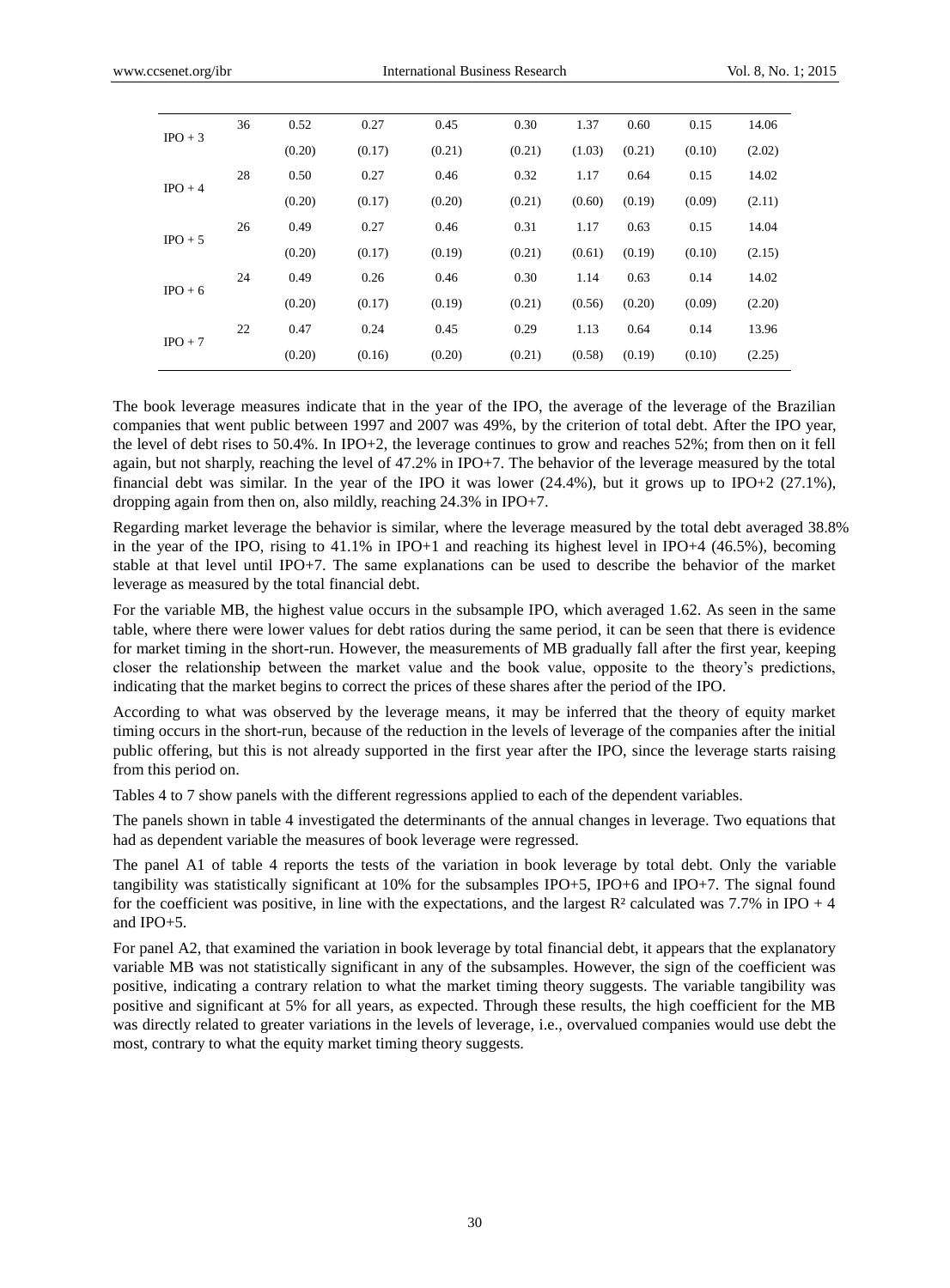|           | N. Obs | Constant | $MB t-1$  | Tang t-1    | Prof t-1  | Size t-1                       | Book_Lev <sub>t-1</sub> | R <sup>2</sup> | Hausmann's Test |
|-----------|--------|----------|-----------|-------------|-----------|--------------------------------|-------------------------|----------------|-----------------|
|           |        |          |           |             |           | Panel A1: Changes in Book_Lev1 |                         |                |                 |
| $IPO + 1$ | 282    | $-0.03$  | $-0.01$   | 0.10        | 0.15      | 0.01                           | $-0.40$                 | 0.03           | $\rm FE$        |
|           |        |          | $(-0.62)$ | (1.58)      | (1.62)    | (0.75)                         | $(-6.57)$ ***           |                |                 |
| $IPO + 2$ | 256    | $-0.04$  | $-0.01$   | 0.10        | 0.15      | 0.01                           | $-0.40$                 | 0.06           | FE              |
|           |        |          | $(-0.61)$ | (1.57)      | (1.61)    | (0.74)                         | $(-6.53)$ ***           |                |                 |
| $IPO + 3$ | 242    | $-0.07$  | 0.00      | 0.10        | 0.10      | 0.01                           | $-0.39$                 | 0.07           | FE              |
|           |        |          | $(-0.28)$ | (1.60)      | (1.01)    | (0.85)                         | $(-6.50)$ ***           |                |                 |
| $IPO + 4$ | 218    | 0.03     | 0.00      | 0.10        | 0.13      | 0.01                           | $-0.37$                 | 0.08           | $\rm FE$        |
|           |        |          | (0.19)    | (1.63)      | (1.32)    | (0.38)                         | $(-6.55)$ ***           |                |                 |
| $IPO + 5$ | 210    | 0.03     | 0.00      | 0.10        | 0.14      | 0.01                           | $-0.36$                 | 0.08           | FE              |
|           |        |          | (0.17)    | $(1.69)^*$  | (1.40)    | (0.34)                         | $(-6.45)$ ***           |                |                 |
| $IPO + 6$ | 200    | 0.00     | 0.00      | 0.10        | 0.13      | 0.01                           | $-0.35$                 | 0.07           | FE              |
|           |        |          | $(-0.07)$ | $(1.67)$ *  | (1.29)    | (0.47)                         | $(-6.23)$ ***           |                |                 |
| $IPO + 7$ | 188    | $-0.03$  | 0.00      | 0.10        | 0.11      | 0.01                           | $-0.35$                 | 0.07           | FE              |
|           |        |          | (0.12)    | $(1.65)^*$  | (1.06)    | (0.56)                         | $(-6.30)$ ***           |                |                 |
|           |        |          |           |             |           | Panel A2: Changes in Book_Lev2 |                         |                |                 |
| $IFO + 1$ | 282    | $-0.26$  | 0.0211    | 0.23        | 0.01      | 0.02                           | $-0.41$                 | 0.08           | FE              |
|           |        |          | (1.50)    | $(2.45)$ ** | (0.11)    | (0.94)                         | $(-7.37)$ ***           |                |                 |
| $IPO + 2$ | 256    | $-0.26$  | 0.0211    | 0.23        | 0.01      | 0.02                           | $-0.41$                 | 0.11           | FE              |
|           |        |          | (1.49)    | $(2.44)$ ** | (0.11)    | (0.93)                         | $(-7.33)$ ***           |                |                 |
| $IPO + 3$ | 242    | $-0.27$  | 0.0179    | 0.23        | 0.02      | 0.02                           | $-0.39$                 | 0.11           | FE              |
|           |        |          | (1.26)    | $(2.46)$ ** | (0.22)    | (0.95)                         | $(-7.37)$ ***           |                |                 |
| $IPO + 4$ | 218    | $-0.20$  | 0.0168    | 0.22        | 0.03      | 0.01                           | $-0.39$                 | 0.11           | $\rm FE$        |
|           |        |          | (0.95)    | $(2.35)$ ** | (0.30)    | (0.72)                         | $(-7.15)$ ***           |                |                 |
| $IPO + 5$ | 210    | $-0.20$  | 0.0174    | 0.22        | 0.03      | 0.01                           | $-0.39$                 | 0.11           | FE              |
|           |        |          | (0.97)    | $(2.27)$ ** | (0.24)    | (0.71)                         | $(-7.01)$ ***           |                |                 |
| $IPO + 6$ | 200    | $-0.22$  | 0.0107    | 0.22        | 0.03      | 0.01                           | $-0.38$                 | 0.10           | FE              |
|           |        |          | (0.55)    | $(2.26)$ ** | (0.24)    | (0.80)                         | $(-6.70)$ ***           |                |                 |
| $IPO + 7$ | 188    | $-0.26$  | 0.0177    | 0.21        | $-0.04$   | 0.01                           | $-0.36$                 | 0.10           | FE              |
|           |        |          | (0.98)    | $(2.26)$ ** | $(-0.50)$ | (0.95)                         | $(-1.28)$               |                |                 |

Table 4. Determinants of annual changes in book leverage

\*\*\*, \*\*, \* significant at 0.01, 0.05, 0.10 respectively. Robust t(z) statistics are in parentheses.

The panels were estimated using Feasible Generalized Least Squares - FGLS regressions.

Regression panel A1:  $\Delta$ *Book*  $\angle$ *Lev*<sub> $i_l$ </sub> =  $\beta_0 + \beta_1 MB_{i,t-1} + \beta_2 Tang_{i,t-1} + \beta_3 Prof_{i,t-1} + \beta_4 Size_{i,t-1} + \beta_5 Book \angle Lev_{i,t-1} + u_{it}$ 

Regression panel A2:  $\Delta Book \_{Lv2_{it}} = \beta_0 + \beta_1 MB_{i,t-1} + \beta_2 Tang_{i,t-1} + \beta_3 Prof_{i,t-1} + \beta_4 Size_{i,t-1} + \beta_5 Book \_{Lv2_{i,t-1}} + u_{it}$ 

Based on the results of table 4, we see a direct relationship between leverage and MB for the variation in book leverage calculated by the total financial debt, so these results are contrary to the expectations that was of finding an inverse relationship. One can verify, based on the analysis of the results presented in panels A, that the theory of equity market timing does not have empirical support in the Brazilian capital market.

Tables 5 and 6 present the determinants of leverage. This procedure consisted of regressing the four leverage measures, two by book leverage (panel B1 – table 5 and panel B3 - Table 6) and two by market leverage (Panel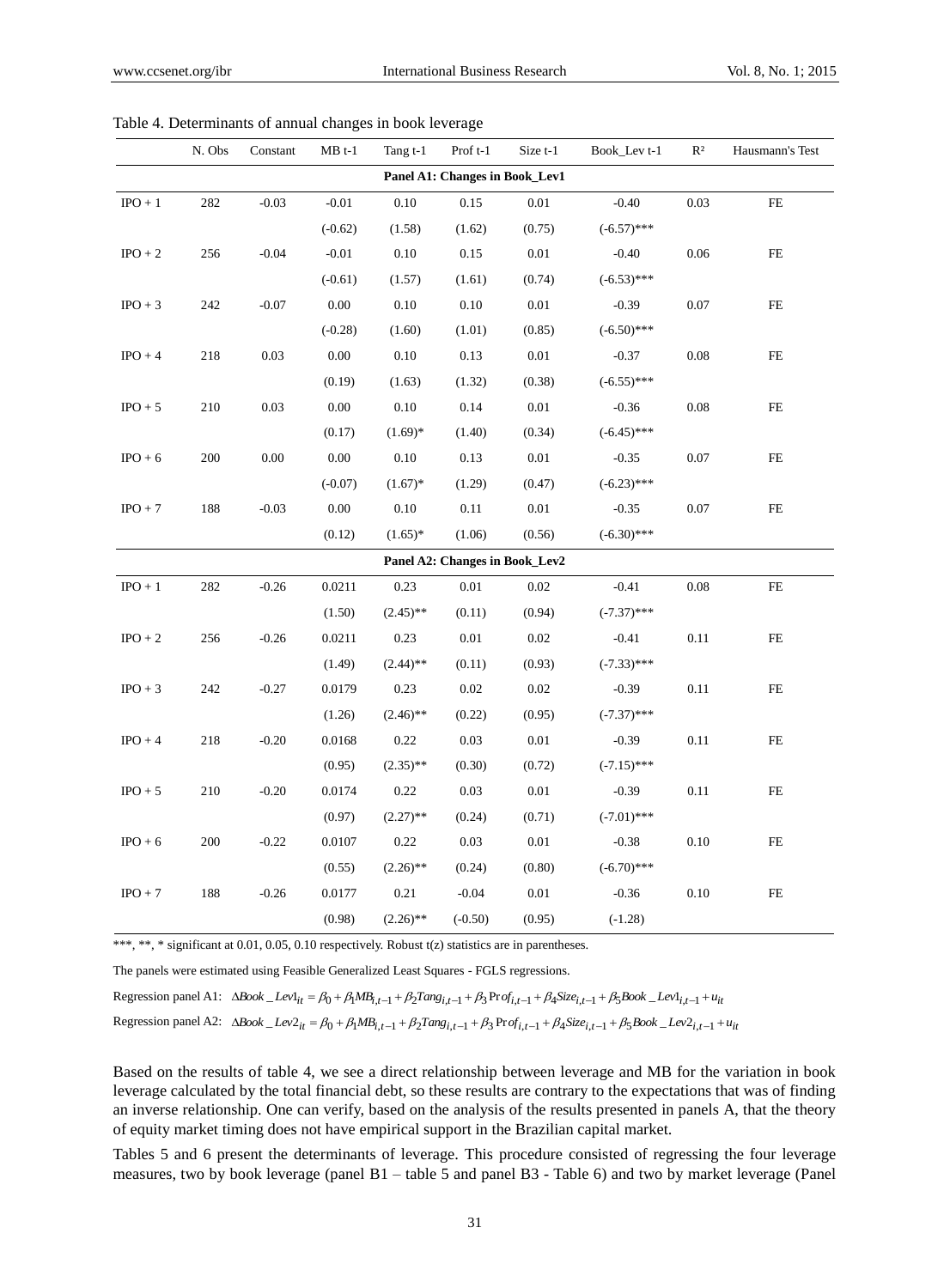#### B2 - Table 5 and panel B4 - Table 6).

|           | N. Obs | Constant | MBefwa1 t-1 | $MB t-1$      | Tang t-1              | Prof t-1  | Size t-1   | R <sup>2</sup> | Hausmann's Test |
|-----------|--------|----------|-------------|---------------|-----------------------|-----------|------------|----------------|-----------------|
|           |        |          |             |               | Panel B1: Book_Lev1   |           |            |                |                 |
| $IPO + 1$ | 238    | $-0.01$  | 0.01        | $-0.03$       | 0.04                  | 0.28      | 0.04       | 0,08           | RE              |
|           |        |          | $(-0.47)$   | $(-1.28)$     | $(-0.05)$             | $(-1.57)$ | $(1.65)^*$ |                |                 |
| $IPO + 2$ | 219    | 0.23     | 0.01        | $-0.02$       | $-0.01$               | 0.15      | 0.02       | 0,07           | RE              |
|           |        |          | (0.73)      | $(-0.91)$     | $(-0.10)$             | (1.23)    | (1.14)     |                |                 |
| $IPO + 3$ | 206    | 0.31     | 0.01        | $-0.02$       | $-0.03$               | 0.13      | 0.02       | 0,07           | RE              |
|           |        |          | (0.74)      | $(-0.80)$     | $(-0.27)$             | (0.94)    | (0.84)     |                |                 |
| $IPO + 4$ | 182    | 0.37     | $0.02\,$    | $-0.01$       | $-0.04$               | 0.20      | $0.01\,$   | 0,16           | $\mathbf{RE}$   |
|           |        |          | (0.95)      | $(-0.22)$     | $(-0.30)$             | (1.27)    | (0.55)     |                |                 |
| $IPO + 5$ | 174    | 0.33     | 0.02        | $-0.01$       | $-0.04$               | 0.21      | 0.01       | 0,18           | $\mathbf{RE}$   |
|           |        |          | (0.97)      | $(-0.18)$     | $(-0.33)$             | (1.35)    | (0.65)     |                |                 |
| $IPO + 6$ | 164    | 0.35     | $0.01\,$    | 0.00          | $-0.05$               | 0.20      | $0.01\,$   | 0,20           | RE              |
|           |        |          | (0.68)      | (0.03)        | $(-0.39)$             | (1.21)    | (0.56)     |                |                 |
| $IPO + 7$ | 152    | 0.33     | $0.01\,$    | 0.00          | $-0.04$               | 0.18      | $0.01\,$   | 0,20           | $\mathbf{RE}$   |
|           |        |          | (0.68)      | (0.11)        | $(-0.36)$             | (1.05)    | (0.54)     |                |                 |
|           |        |          |             |               | Panel B2: Market_Lev1 |           |            |                |                 |
| $IPO + 1$ | 238    | 0.33     | 0.01        | $-0.11$       | 0.07                  | $-0.06$   | 0.01       | 0,32           | $\mathbf{RE}$   |
|           |        |          | (0.44)      | $(-4.18)$ *** | (1.11)                | $(-0.39)$ | (0.91)     |                |                 |
| $IPO + 2$ | 219    | 0.52     | $0.02\,$    | $-0.10$       | 0.06                  | $-0.20$   | 0.00       | 0,30           | $\mathbf{RE}$   |
|           |        |          | (0.63)      | $(-4.01)$ *** | (0.74)                | $(-1.05)$ | (0.24)     |                |                 |
| $IPO + 3$ | 206    | 0.70     | 0.02        | $-0.10$       | 0.07                  | $-0.09$   | $-0.01$    | 0,29           | RE              |
|           |        |          | (0.62)      | $(-3.99)$ *** | (0.85)                | $(-0.40)$ | $(-0.46)$  |                |                 |
| $IPO + 4$ | 182    | 0.64     | 0.01        | $-0.15$       | 0.07                  | 0.08      | 0.00       | 0,23           | RE              |
|           |        |          | (0.38)      | $(-4.86)$ *** | (0.77)                | (0.38)    | $(-0.15)$  |                |                 |
| $IPO + 5$ | 174    | 0.63     | $0.01\,$    | $-0.15$       | 0.09                  | $0.09\,$  | $0.00\,$   | 0,23           | $\mathbf{RE}$   |
|           |        |          | (0.36)      | $(-4.81)$ *** | (0.90)                | (0.44)    | (0.18)     |                |                 |
| $IPO + 6$ | 164    | 0.62     | 0.02        | $-0.17$       | 0.09                  | 0.13      | 0.00       | 0,21           | RE              |
|           |        |          | (0.63)      | $(-4.90)$ *** | (0.87)                | (0.63)    | $(-0.13)$  |                |                 |
| $IPO + 7$ | 152    | 0.59     | 0.02        | $-0.16$       | 0.09                  | $0.04\,$  | $0.00\,$   | 0,22           | $\mathbf{RE}$   |
|           |        |          | (0.64)      | $(-4.71)$ *** | (0.82)                | (0.19)    | $(-0.04)$  |                |                 |

Table 5. Determinants of leverage (total gross debt)

\*\*\*, \*\*, \* significant at 0.01, 0.05 e 0.10 respectively. Robust t(z) statistics are in parentheses.

The panels were estimated using Feasible Generalized Least Squares – FGLS. For all regressions, the independent variable and control variables were lagged in one period  $(t - 1)$ .

Regression panel B1:  $Book\_Levl_{it} = \beta_0 + \beta_1 MB_{efwal, it-1} + \beta_2 MB_{i,t-1} + \beta_3 Tang_{i,t-1} + \beta_4 Prof_{i,t-1} + \beta_5 Size_{i,t-1} + u_{it}$ Regression panel B2:  $Market\_Levl_{it} = \beta_0 + \beta_1 MB_{efwal, it-1} + \beta_2 MB_{i,t-1} + \beta_3 Tang_{i,t-1} + \beta_4 Prof_{i,t-1} + \beta_5 Size_{i,t-1} + u_{it-1}$ 

According to the results of panel B1 of table 5, the coefficient for the explanatory variable MB showed no statistical significance in any of the subsamples. The control variable size showed statistical significance at 10% for IPO+1, as expected.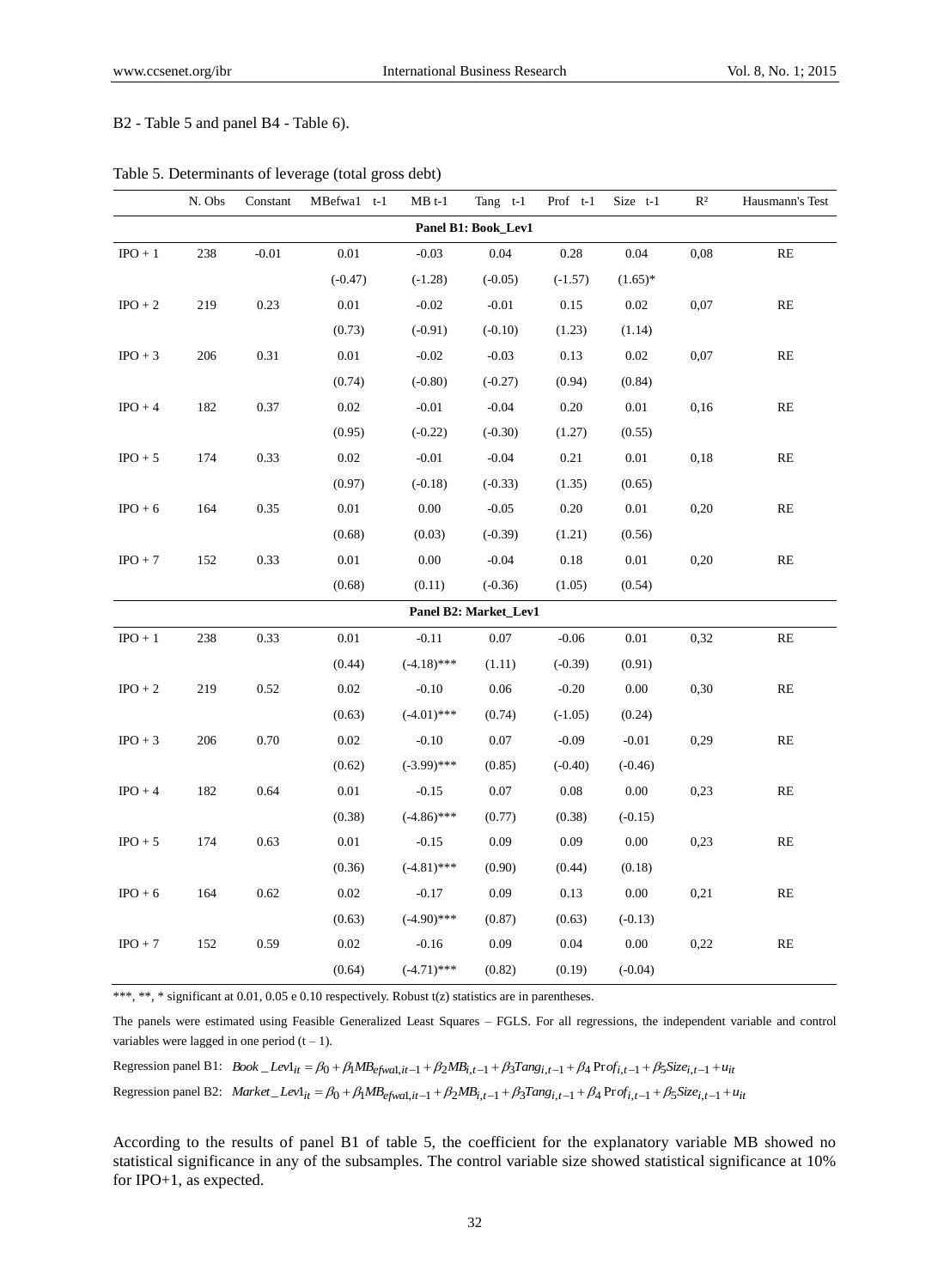These results for book leverage measures cannot allow the observance of market timing in the Brazilian market and, therefore, its persistence is also not confirmed, since the variable Mbefwa1 does not present statistical significance for any of the subsamples.

The panel B2 of table 5 presents results more consistent for the market leverage measures. This regression presented to the variable MB the expected sign and a statistically significance at the 1% level for all years. The explanation of the regression, measured by  $R_1^2$  obtained a maximum value of 31.6% in IPO+1 and a minimum of 20.7% in IPO+6.

According to these results one may infer that the MB ratio affects the levels of corporate leverage in the short-run and that the occurrence of equity market timing is just a local opportunity caused by the overvaluation of companies based on market inefficiencies and market mispricing, but whose effect is quickly rebalanced.

Likewise, on the results of panel B2 in table 5, the variable MBefwa1 was not statistically significant, showing that the weighted average of the historical values of the MB has no influence on the financing decisions of the Brazilian companies, a sign contrary to the theory, because according to Baker and Wurgler (2002), the weighted average of past debt and shares issuance would have a greater explanatory power than a particular number of lagged MB, since it would better capture which issuance of shares and debt would be the most significant within the entire series. In this case, the results do not allow us to confirm the hypothesis of the persistence of the equity market timing theory in the long run for the Brazilian stock market.

The results for the measures of companies' leverage by the total financial debt, reported in panels B3 and B4, do not differ much from the results presented in panels B1 and B2 previously analyzed and refer to conclusions similar to those previously described.

The dependent variable book leverage measured as total financial debt was not statistically consistent in any of the series for the variable MB. As for the measure of market leverage by total debt, the results of the panel B4 in table 6 were significant at 1% for the independent variable MB in all years and a negative sign for the coefficient, as expected. R² values obtained were lower than those recorded in panel B2, with a maximum score of 15.6% for IPO+1. While presenting the expected sign, the independent variable MBefwa2 continued not being statistically significant for any of the subsamples, reinforcing the observation that the effects of market timing are not persistent in the long-run.

|           | N. Obs | Constant | MBefwa2 t-1 | $MB$ t-1                  | Tang t-1            | Prof t-1  | Size t-1 | R <sup>2</sup> | Hausmann's Test |
|-----------|--------|----------|-------------|---------------------------|---------------------|-----------|----------|----------------|-----------------|
|           |        |          |             |                           | Panel B3: Book Lev2 |           |          |                |                 |
| $IPO + 1$ | 238    | $-0.07$  | $-0.01$     | 0.00                      | 0.17                | 0.03      | 0.02     | 0.02           | RE              |
|           |        |          | $(-1.00)$   | (0.04)                    | $(1.92)^*$          | (0.29)    | (1.45)   |                |                 |
| $IPO + 2$ | 219    | 0.00     | $-0.01$     | 0.00                      | 0.18                | 0.03      | 0.01     | 0.01           | RE              |
|           |        |          | $(-0.99)$   | (0.23)                    | $(1.70)^*$          | (0.32)    | (1.08)   |                |                 |
| $IPO + 3$ | 206    | $-0.20$  | $-0.01$     | $-0.01$                   | 0.19                | $-0.01$   | 0.03     | 0.00           | $\rm FE$        |
|           |        |          | $(-0.72)$   | $(3.04)$ ***<br>$(-0.33)$ |                     | $(-0.05)$ | (1.31)   |                |                 |
| $IPO + 4$ | 182    | $-0.06$  | $-0.01$     | $-0.01$                   | 0.18                | 0.05      | 0.02     | 0.02           | $\rm FE$        |
|           |        |          | $(-0.76)$   | $(-0.30)$                 | (1.27)              | (0.23)    | (0.61)   |                |                 |
| $IPO + 5$ | 174    | $-0.07$  | $-0.01$     | $-0.01$                   | 0.17                | 0.03      | 0.02     | 0.02           | $\rm FE$        |
|           |        |          | $(-0.75)$   | $(-0.30)$                 | (1.19)              | (0.14)    | (0.64)   |                |                 |
| $IPO + 6$ | 164    | $-0.01$  | $-0.01$     | $-0.01$                   | 0.17                | 0.04      | 0.01     | 0.04           | $FE$            |
|           |        |          | $(-0.94)$   | $(-0.27)$                 | (1.16)              | (0.20)    | (0.49)   |                |                 |
| $IPO + 7$ | 152    | $-0.06$  | $-0.01$     | $0.00\,$                  | 0.15                | $-0.06$   | 0.02     | 0.03           | FE              |
|           |        |          | $(-1.01)$   | (0.04)                    | (1.08)              | $(-0.32)$ | (0.58)   |                |                 |

Table 6. Determinants of leverage (total gross financial debt)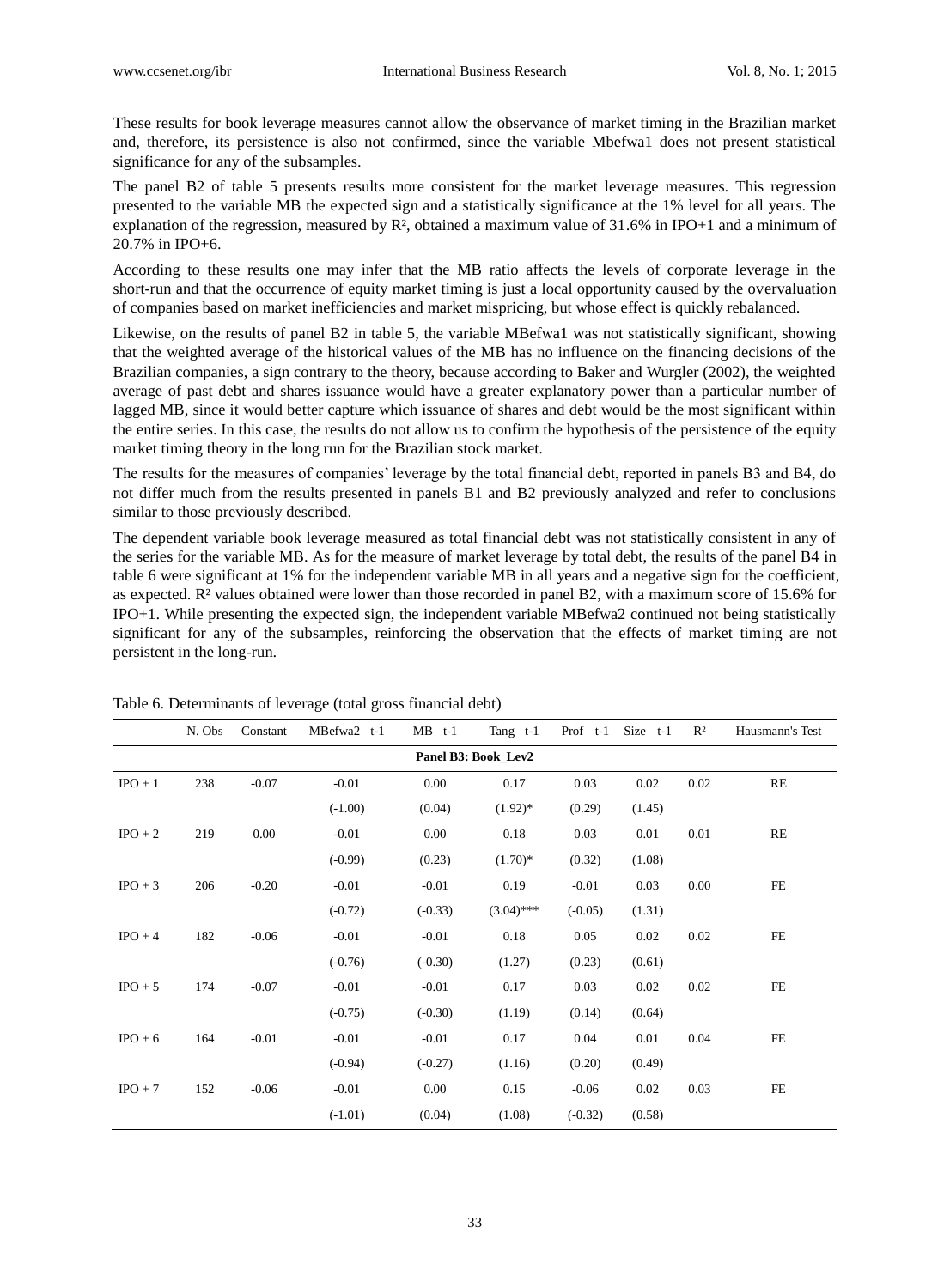|           |     |      |           | Panel B4: Market Lev2 |             |           |           |      |    |
|-----------|-----|------|-----------|-----------------------|-------------|-----------|-----------|------|----|
| $IPO + 1$ | 238 | 0.17 | $-0.01$   | $-0.06$               | 0.15        | $-0.07$   | 0.01      | 0.16 | RE |
|           |     |      | $(-1.02)$ | $(-3.18)$ ***         | $(2.16)$ ** | $(-0.42)$ | (0.69)    |      |    |
| $IPO + 2$ | 219 | 0.27 | $-0.01$   | $-0.05$               | 0.16        | $-0.17$   | 0.00      | 0.13 | RE |
|           |     |      | $(-0.91)$ | $(-2.80)$ ***         | $(1.86)^*$  | $(-0.82)$ | (0.28)    |      |    |
| $IPO + 3$ | 206 | 0.39 | $-0.01$   | $-0.06$               | 0.18        | $-0.06$   | 0.00      | 0.11 | RE |
|           |     |      | $(-0.80)$ | $(-2.76)$ ***         | $(1.81)^*$  | $(-0.27)$ | $(-0.27)$ |      |    |
| $IPO + 4$ | 182 | 0.45 | $-0.01$   | $-0.11$               | 0.16        | 0.04      | 0.00      | 0.04 | RE |
|           |     |      | $(-0.92)$ | $(-3.18)$ ***         | (1.34)      | (0.17)    | $(-0.24)$ |      |    |
| $IPO + 5$ | 174 | 0.43 | $-0.01$   | $-0.11$               | 0.17        | 0.04      | 0.00      | 0.04 | RE |
|           |     |      | $(-0.93)$ | $(-3.11)$ ***         | (1.34)      | (0.18)    | $(-0.22)$ |      |    |
| $IPO + 6$ | 164 | 0.44 | $-0.01$   | $-0.12$               | 0.17        | 0.10      | 0.00      | 0.03 | RE |
|           |     |      | $(-1.15)$ | $(-3.02)$ ***         | (1.34)      | (0.40)    | $(-0.21)$ |      |    |
| $IPO + 7$ | 152 | 0.40 | $-0.02$   | $-0.11$               | 0.18        | $-0.01$   | $0.00\,$  | 0.04 | RE |
|           |     |      | $(-1.18)$ | $(-2.83)$ ***         | (1.31)      | $(-0.04)$ | $(-0.14)$ |      |    |

\*\*\*\*\* \* significant at 0,01, 0,05 e 0,10, respectively. Robust  $t(z)$  statistics are in parentheses.

The panels were estimated using Feasible Generalized Least Squares – FGLS. For all regressions, the independent variable and control variables were lagged in one period  $(t - 1)$ .

Regression panel B3:  $Book \_Lev2_{it} = \beta_0 + \beta_1 MB_{efwa2, it-1} + \beta_2 MB_{i,t-1} + \beta_3 Tang_{i,t-1} + \beta_4 Prof_{i,t-1} + \beta_5 Size_{i,t-1} + u_{it}$ Regression panel B4:  $Market\_Lev2_{it} = \beta_0 + \beta_1 MB_{efwa2,it-1} + \beta_2 MB_{i,t-1} + \beta_3 Tang_{i,t-1} + \beta_4 Prof_{i,t-1} + \beta_5 Size_{i,t-1} + u_{it-1}$ 

Finally, tables 7 and 8 reports the econometric tests where five additional control variables were added as a way to expand the investigation of the determinants of the capital structure of the firms.

|           | N.<br>Obs | Constant | MBefwa1<br>$t-1$ | MB<br>t-1 | Tang<br>$t-1$ | Prof<br>$t-1$ | Size<br>$t-1$ | Econ_<br>Growth t-1 | Interest<br>$t-1$ | Exch<br>t-1 | Risk<br>$t-1$ | Liq<br>t-1             | R <sup>2</sup> | Hausmann's<br>Test |
|-----------|-----------|----------|------------------|-----------|---------------|---------------|---------------|---------------------|-------------------|-------------|---------------|------------------------|----------------|--------------------|
| $IPO + 1$ | 238       | 0.31     | 0.02             | $-0.03$   | $-0.05$       | 0.17          | 0.01          | 0.02                | $-0.18$           | $-0.04$     | 0.07          | $-0.01$                | 0.18           | FE                 |
|           |           |          | (0.87)           | $(-1.52)$ | $(-0.32)$     | (1.12)        | (0.21)        | (0.31)              | $(-0.85)$         | $(-0.68)$   | (0.50)        | $(-3.77)$ ***          |                |                    |
| $IPO + 2$ | 219       | 0.31     | 0.02             | $-0.03$   | $-0.05$       | 0.17          | 0.01          | 0.02                | $-0.18$           | $-0.04$     | 0.07          | $-0.01$                | 0.18           | FE                 |
|           |           |          | (0.86)           | $(-1.51)$ | $(-0.32)$     | (1.12)        | (0.21)        | (0.31)              | $(-0.84)$         | $(-0.67)$   | (0.50)        | $(-3.75)$ ***          |                |                    |
| $IPO + 3$ | 206       | 0.30     | 0.02             | $-0.03$   | $-0.05$       | 0.16          | 0.01          | 0.02                | $-0.17$           | $-0.03$     | 0.12          | $-0.01$                | 0.18           | FE                 |
|           |           |          | (0.81)           | $(-1.43)$ | $(-0.33)$     | (0.94)        | (0.32)        | (0.27)              | $(-0.79)$         | $(-0.63)$   | (0.82)        | $(-3.71)$ ***          |                |                    |
| $IPO + 4$ | 182       | 0.60     | 0.01             | $-0.02$   | $-0.07$       | 0.24          | $-0.01$       | 0.01                | $-0.15$           | $-0.02$     | 0.10          | $-0.01$                | 0.23           | FE                 |
|           |           |          | (0.72)           | $(-0.89)$ | $(-0.43)$     | (1.27)        | $(-0.24)$     | (0.13)              | $(-0.72)$         | $(-0.38)$   | (0.59)        | $(-3.64)$ ***          |                |                    |
| $IPO + 5$ | 174       | 0.65     | 0.02             | $-0.01$   | $-0.10$       | 0.27          | 0.01          | $-0.01$             | $-0.10$           | $-0.01$     | 0.11          | $-0.01$                | 0.29           | RE                 |
|           |           |          | (0.97)           | $(-0.57)$ | $(-0.67)$     | $(1.78)$ *    | (0.47)        | $(-0.20)$           | $(-0.41)$         | $(-0.22)$   | (0.59)        | $(-3.79)$ ***          |                |                    |
| $IPO + 6$ | 164       | 0.72     | 0.02             | $-0.01$   | $-0.11$       | 0.25          | 0.01          | $-0.02$             | $-0.06$           | $-0.01$     | 0.11          | $-0.01$                | 0.31           | RE                 |
|           |           |          | (0.76)           | $(-0.33)$ | $(-0.72)$     | (1.59)        | (0.43)        | $(-0.31)$           | $(-0.24)$         | $(-0.09)$   | (0.61)        | $(-3.79)$ ***          |                |                    |
| $IPO + 7$ | 152       | 0.72     | 0.02             | $-0.01$   | $-0.11$       | 0.25          | 0.00          | $-0.02$             | $-0.08$           | $-0.01$     | 0.10          | $-0.01$                | 0.32           | RE                 |
|           |           |          | (0.75)           | $(-0.28)$ | $(-0.66)$     | (1.48)        | (0.33)        | $(-0.27)$           | $(-0.30)$         | $(-0.17)$   |               | $(0.54)$ $(-3.58)$ *** |                |                    |

Table 7. Determinants of book leverage (total gross debt): additional control variables

\*\*\*\*\* \* significant at 0,01, 0,05 e 0,10, respectively. Robust t(z) statistics are in parentheses.

The panel was estimated using Feasible Generalized Least Squares – FGLS. For all regressions, the independent variable, control variables and alternative control variables were lagged in one period  $(t - 1)$ .

Regression: *i t i t i t i t it Interest Exch Risk Liq u* <sup>7</sup> , <sup>1</sup> <sup>8</sup> , <sup>1</sup> <sup>9</sup> , <sup>1</sup> 1 0 , <sup>1</sup>  $Book \_\_Lev1_{it} = \beta_0 + \beta_1 MB_{e\text{-}fwa1, it-1} + \beta_2 MB_{i, t-1} + \beta_3 Tang_{i, t-1} + \beta_4 Prof_{i, t-1} + \beta_5 Size_{i, t-1} + \beta_6 Econ \_\_Grow$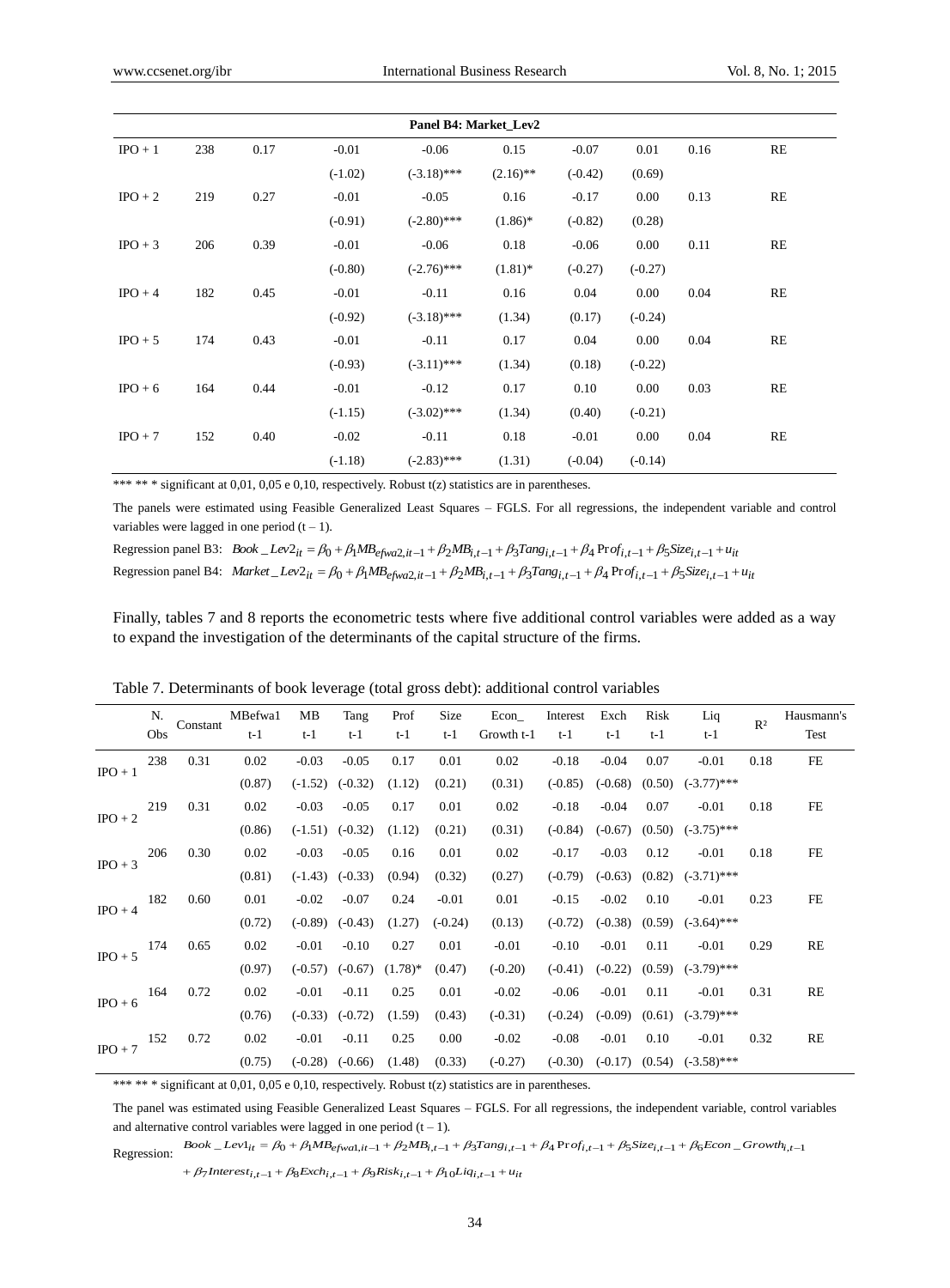|           | N.<br>Obs | Constant | MBefwa1<br>$t-1$ | $MB$ t-1      | Tang<br>$t-1$ | Prof<br>$t-1$ | $t-1$     | Size Econ Growth<br>t-1 | Interestt-1 Excht-1 Risk t-1 |           |           | Liq $t-1$     | R <sup>2</sup> | Hausmann's<br>Test |
|-----------|-----------|----------|------------------|---------------|---------------|---------------|-----------|-------------------------|------------------------------|-----------|-----------|---------------|----------------|--------------------|
| $IPO + 1$ | 238       | 2.27     | 0.01             | $-0.08$       | $-0.02$       | $-0.15$       | 0.03      | $-0.15$                 | $-0.58$                      | 0.02      | 0.25      | 0.00          | 0.32           | $\rm FE$           |
|           |           |          | (0.36)           | $(-3.06)$ *** | $(-0.23)$     | $(-0.61)$     | (1.20)    | $(-3.68)$ ***           | $(-2.86)$ ***                | (0.38)    | (0.89)    | (0.375)       |                |                    |
| $IPO + 2$ | 219       | 2.27     | 0.01             | $-0.08$       | $-0.02$       | $-0.15$       | 0.03      | $-0.15$                 | $-0.58$                      | 0.02      | 0.25      | 0.00          | 0.27           | FE                 |
|           |           |          | (0.36)           | $(-3.04)$ *** | $(-0.23)$     | $(-0.61)$     | (1.19)    | $(-3.66)$ ***           | $(-2.84)$ ***                | (0.37)    | (0.89)    | $(-3.86)$ *** |                |                    |
| $IPO + 3$ | 206       | 2.26     | 0.01             | $-0.09$       | 0.00          | $-0.03$       | 0.03      | $-0.14$                 | $-0.61$                      | 0.01      | 0.22      | 0.00          | 0.28           | $\rm FE$           |
|           |           |          | (0.22)           | $(-3.06)$ *** | (0.02)        | $(-0.10)$     | (0.88)    | $(-3.41)$ ***           | $(-3.08)$ ***                | (0.18)    | (0.75)    | $(-3.91)$ *** |                |                    |
| $IPO + 4$ | 182       | 2.40     | 0.01             | $-0.13$       | $-0.04$       | 0.07          | 0.00      | $-0.11$                 | $-0.75$                      | $-0.01$   | 0.17      | $-0.01$       | 0.35           | RE                 |
|           |           |          | (0.30)           | $(-3.95)$ *** | $(-0.46)$     | (0.29)        | $(-0.10)$ | $(-3.85)$ ***           | $(-3.82)$ ***                | $(-0.14)$ | (0.55)    | $(-4.32)$ *** |                |                    |
| $IPO + 5$ | 174       | 2.20     | 0.01             | $-0.13$       | 0.01          | 0.16          | 0.01      | $-0.12$                 | $-0.69$                      | 0.00      | 0.25      | $-0.01$       | 0.28           | FE                 |
|           |           |          | (0.19)           | $(-3.45)$ *** | (0.13)        | (0.55)        | (0.36)    | $(-3.12)$ ***           | $(-3.40)$ ***                | $(-0.01)$ | (0.73)    | $(-3.69)$ *** |                |                    |
| $IPO + 6$ | 164       | 2.31     | 0.02             | $-0.15$       | $-0.02$       | 0.13          | 0.00      | $-0.11$                 | $-0.67$                      | 0.00      | 0.01      | $-0.01$       | 0.34           | RE                 |
|           |           |          | (0.56)           | $(-4.29)$ *** | $(-0.19)$     | (0.50)        | $(-0.10)$ | $(-3.67)$ ***           | $(-3.24)$ ***                | $(-0.02)$ | (0.29)    | $(-4.04)$ *** |                |                    |
| $IPO + 7$ | 152       | 2.32     | 0.02             | $-0.14$       | $-0.02$       | 0.04          | 0.00      | $-0.11$                 | $-0.65$                      | 0.01      | 0.00      | $-0.01$       | 0.36           | RE                 |
|           |           |          | (0.60)           | $(-4.03)$ *** | $(-0.21)$     | (0.15)        | $(-0.11)$ | $(-3.38)$ ***           | $(-2.95)$ ***                | (0.17)    | $(-0.00)$ | $(-3.82)$ *** |                |                    |

\*\*\* \*\* significant at  $0.01, 0.05$  e  $0.10$ , respectively. Robust t(z) statistics are in parentheses.

The panel was estimated using Feasible Generalized Least Squares – FGLS. For all regressions, the independent variable, control variables and alternative control variables were lagged in one period  $(t - 1)$ .

Regression:  $Market\_Levl_{it} = \beta_0 + \beta_1 MB_{efwal, it-1} + \beta_2 MB_{i,t-1} + \beta_3 Tang_{i,t-1} + \beta_4 Prof_{i,t-1} + \beta_5 Size_{i,t-1} + \beta_6 Econ\_Growth_{i,t-1} + \beta_7 m_{i,t-1} + \beta_8 m_{i,t-1} + \beta_9 m_{i,t-1} + \beta_9 m_{i,t-1} + \beta_9 m_{i,t-1} + \beta_9 m_{i,t-1} + \beta_9 m_{i,t-1} + \beta_9 m_{i,t-1} + \beta_9 m_{i,t-1} + \beta_9 m_{i,t-1$  $+ \beta_7$  Interest<sub>i,t-1</sub>  $+ \beta_8$  Exch<sub>i,t-1</sub>  $+ \beta_9$  Risk<sub>i,t-1</sub>  $+ \beta_{10}$  Liq<sub>i,t-1</sub>  $+ u_{it}$  $\begin{split} rket\_Lev1_{it} = \beta_0 + \beta_1 MB_{efwal, it-1} + \beta_2 MB_{i, t-1} + \beta_3 Tang_{i, t-1} + \beta_4 \Pr of_{i, t-1} + \beta_5 Size_{i, t-1} + \beta_6 Econ\_Growth_{i, t-1} \\ \end{split}$ 

The results in table 7, which examined the book leverage by total debt, allowed us to confirm statistical significance for the control variable liquidity, added at this stage, with a level of 1% for all years and with a negative sign, according to expected, with a greater explanatory power of the regression obtained by  $R<sup>2</sup>$  of the subsample IPO+7, which was 31.5%.

On the other hand, the results in table 8, which regressed the market leverage by total debt, the explanatory variable MB showed statistical significance at 1% for all years as well as a negative sign for the coefficient, in accordance to the expectations, rejecting the hypothesis of non-existence of market timing for the Brazilian capital market and indicating its existence in the short-run. Once again, in both panels, the proxy MBefwa did not show any statistical significance and presented a sign contrary to the expectations, which shows that the effects of market timing do not have long-term persistence.

Table 8, additionally, showed statistically significant results in all years for the additional control variables GDP, interest rates and liquidity, all with a negative sign and statistically significant. On this panel we may also see a greater explanatory power for the model, as there was an increase of  $R<sup>2</sup>$ , which showed a minimum value of 27.2% in IPO+2 and a maximum of 35.7% in IPO+7.

As in the procedures presented above, the last stage of testing regressed both book leverage and market leverage by the total financial debt (not reported) (Note 3). The results presented in these panels were similar to the results reported in tables 7 and 8.

The results obtained by the different tests that examined the effects of market timing on the capital structure of the public companies in Brazil show that companies that went to public between 1997 and 2007 made use of windows of opportunities in the Brazilian capital market, in which they found moments of overvaluation of their assets and, respectively, the low-cost of equity to issue shares, leading to the evidence of the occurrence of the theory in Brazil. However, it was found that these effects are transient, indicating that managers reduce the leverage levels of their companies according to the appropriate time of the market, taking advantage of these windows, but that this strategy does not present support in the long-run, a sign contrary to what theory predicts.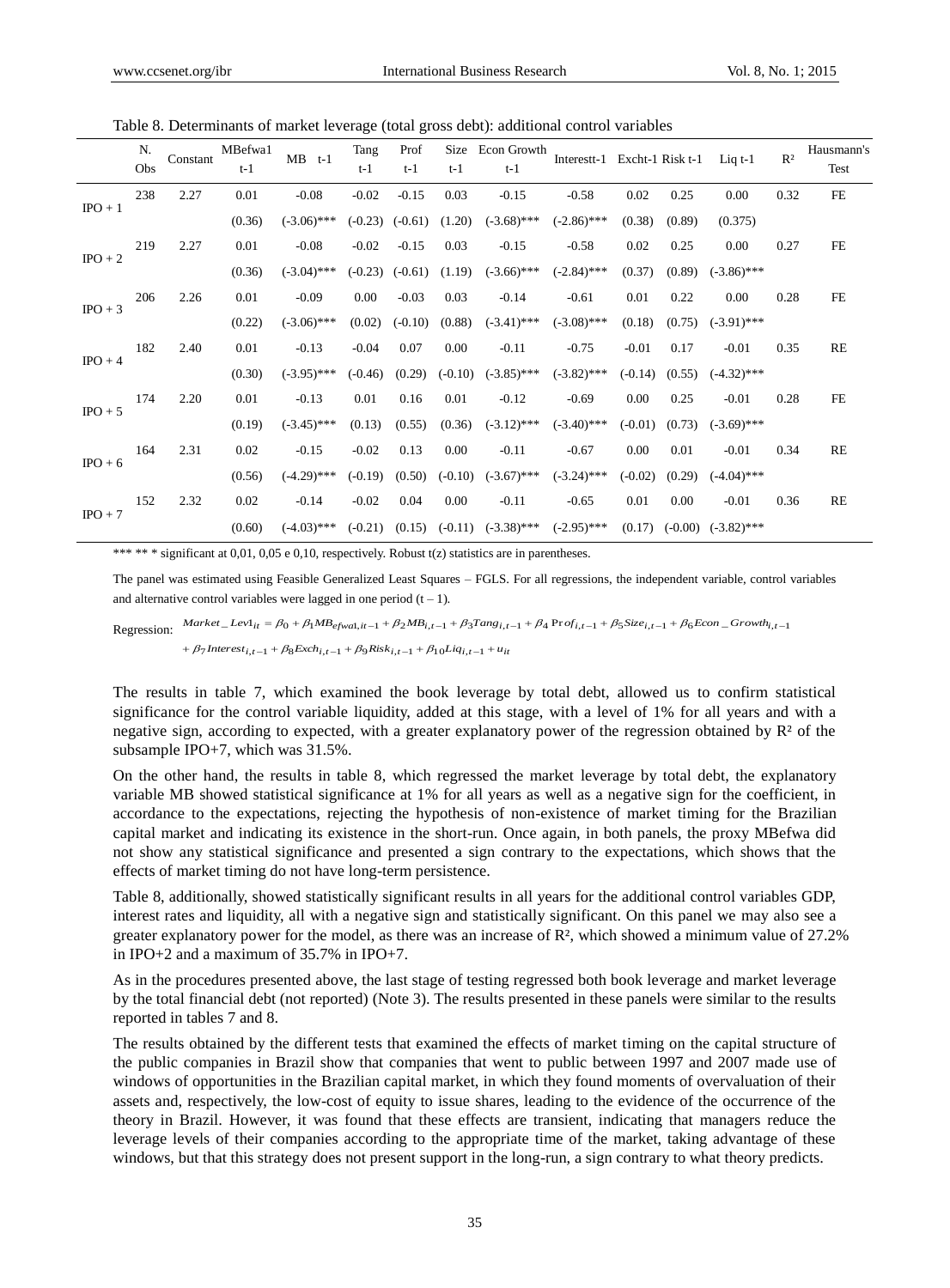## **5. Conclusion**

This study tested the theory of equity market timing for the Brazilian capital market, by conducting econometric procedures for an initial sample of 121 companies that conducted initial public offering between 1997 and 2007. The results found evidence of the existence of the theory for the capital market in Brazil. However, in spite of the fact that the market timing has been observed in the short-run, its effects were not persistent in the long-run, contrasting with the results obtained by Baker and Wurgler (2002) for the US market but finding similarities with the results of the work of Rossi Junior and Céspedes (2008) and Rossi Junior and Marotta (2010) for the Brazilian market, although contrary to the results obtained by Basso, Mendes and Kaio (2009) for this same market.

The dependent variable market-to-book was negative and statistically significant for both measures of market leverage, signaling that the overvaluation in stock prices of the Brazilian public companies would lead to an opportunistic behavior by managers, who would take advantage of windows of opportunities in the market to issue shares. Through these results, the hypothesis of the existence of market timing in the short-run is demonstrated.

On the other hand, the main explanatory variable capable of signaling the long-term effects of the theory, Mbefwa, did not present statistically significant results, which indicated that the market timing would be just a one-off opportunity and that its effects could not be sustained in the long-run.

Other determinants of capital structure, such as tangibility and liquidity, and also the macroeconomic variables GDP and interest rates showed significant results that contribute to the explanation of the behavior of public companies when determining their capital structure.

This study presents the following contributions to the capital structure literature: a) expands the documented evidence on equity market timing, until then heavily concentrated in developed economies, to emerging countries such as Brazil; b) strengthens the empirical support for the existence of equity market timing in the short-run, especially in emerging markets; c) strengthens the evidence for the existence of differences between the United States and other countries regarding the long-term persistence of this phenomenon.

## **Acknowledgements**

We wish to thank the anonymous referees for significant comments. All remaining errors are our own.

#### **References**

- Alti, A. (2006). How Persistent Is the Impact of Market Timing on Capital Structure? *The Journal of Finance*, *61*(4), 1681–1710. http://dx.doi.org/10.1111/j.1540-6261.2006.00886.x
- Arellano, M. (1987). PRACTITIONERS' CORNER: Computing Robust Standard Errors for Within-groups Estimators. *Oxford Bulletin of Economics and Statistics*, *49*(4), 431–434. http://dx.doi.org/10.1111/j.1468-0084.1987.mp49004006.x
- Baker, M., & Wurgler, J. (2002). Market Timing and Capital Structure. *The Journal of Finance*, *57*(1), 1–32. http://dx.doi.org/10.1111/1540-6261.00414
- Baltagi, B. H., Bresson, G., & Pirotte, A. (2006). Joint LM test for homoskedasticity in a one-way error component model. *Journal of Econometrics*, *134*(2), 401–417. http://dx.doi.org/10.1016/j.jeconom.2005.06.029
- Baltagi, B., & Wu, P. (1999). Unequally spaced panel data regressions with AR (1) disturbances. *Econometric Theory*, *15*, 814–823. http://dx.doi.org/10.1017/S0266466699156020
- Barros, L. A. (2005). *Valor da empresa e estrutura de capital: Estudo em condições de assimetria no mercado brasileiro*. São Paulo: Saint Paul.
- Basso, L., Mendes, E., & Kaio, E. (2009). Estrutura de capital e janelas de oportunidade: testes no mercado brasileiro. *RAM - Revista de Administração Mackenzie*, *10*(6), 78–100. http://dx.doi.org/10.1590/S1678-69712009000600006
- Bhargava, A., Franzini, L., & Narendranathan, W. (1982). Serial Correlation and the Fixed Effects Model. *The Review of Economic Studies*, *49*(4), 533. http://dx.doi.org/10.2307/2297285
- Breusch, T. S., & Pagan, A. R. (1980). The Lagrange Multiplier Test and its Applications to Model Specification in Econometrics. *The Review of Economic Studies*, *47*(1), 239–253. http://dx.doi.org/10.2307/2297111
- De Bie, T., & De Haan, L. (2007). Market Timing and Capital Structure: Evidence for Dutch Firms. *De Economist*, *155*(2), 183–206. http://dx.doi.org/10.1007/s10645-007-9054-1